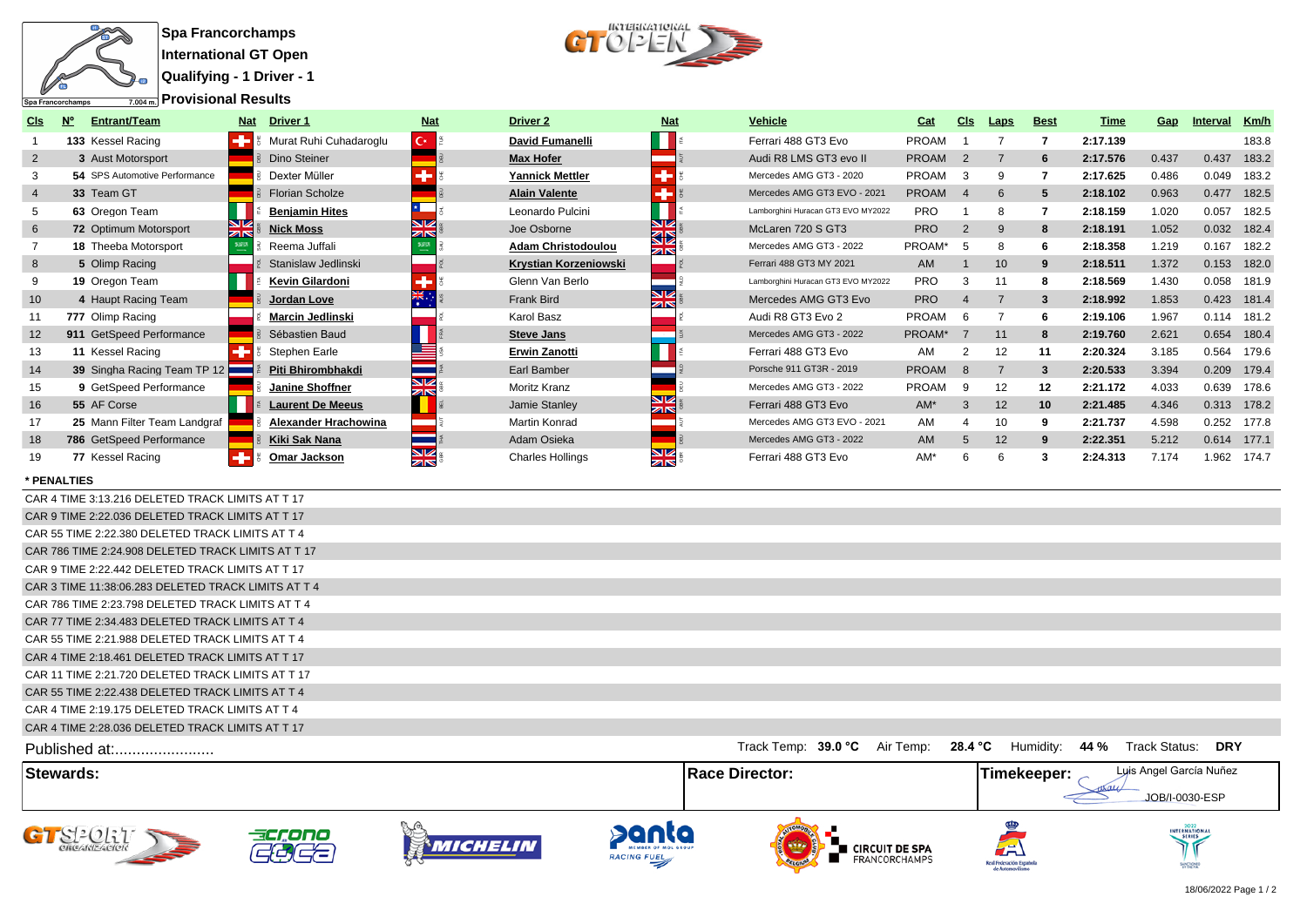



| CAR 33 TIME 2:18.015 DELETED TRACK LIMITS AT T 4   |
|----------------------------------------------------|
| CAR 777 TIME 2:31.114 DELETED TRACK LIMITS AT T 17 |
| CAR 25 TIME 5:25.049 DELETED TRACK LIMITS AT T 4   |
| CAR 786 TIME 2:23.558 DELETED TRACK LIMITS AT T 4  |
| CAR 39 TIME 2:27.562 DELETED TRACK LIMITS AT T 4   |
| CAR 55 TIME 2:21.900 DELETED TRACK LIMITS AT T 17  |
| CAR 11 TIME 2:21.228 DELETED TRACK LIMITS AT T 4   |
| CAR 54 TIME 2:17.824 DELETED TRACK LIMITS AT T 4   |
| CAR 11 TIME 2:21.096 DELETED TRACK LIMITS AT T 4   |
| CAR 55 TIME 2:22.076 DELETED TRACK LIMITS AT T 4   |
| CAR 9 TIME 2:21.247 DELETED TRACK LIMITS AT T 17   |
| CAR 786 TIME 2:22.765 DELETED TRACK LIMITS AT T 4  |
| CAR 911 TIME 2:20.084 DELETED TRACK LIMITS AT T 4  |
| CAR 786 TIME 2:23.335 DELETED TRACK LIMITS AT T 4  |
| CAR 63 TIME 2:30.332 DELETED TRACK LIMITS AT T 17  |

| Published at:         |                   |                  |                                                    | Track Temp: 39.0 °C Air Temp: 28.4 °C Humidity: 44 % Track Status: DRY |                                                     |                                           |
|-----------------------|-------------------|------------------|----------------------------------------------------|------------------------------------------------------------------------|-----------------------------------------------------|-------------------------------------------|
| Stewards:             |                   |                  |                                                    | <b>Race Director:</b>                                                  | Timekeeper:                                         | Luis Angel García Nuñez<br>JOB/I-0030-ESP |
| CI-CLLL<br><b>SEP</b> | accono<br>$T = T$ | ¦} G<br>MICHELIN | panta<br>MEMBER OF MOL GROUP<br><b>RACING FUEL</b> | <b>Exercuit DE SPA</b><br>Exancorchamps<br><b>OFLORID</b>              | 23)<br>Real Federación Española<br>de Automovilismo | INTERNATIONAL<br>SANCRONED                |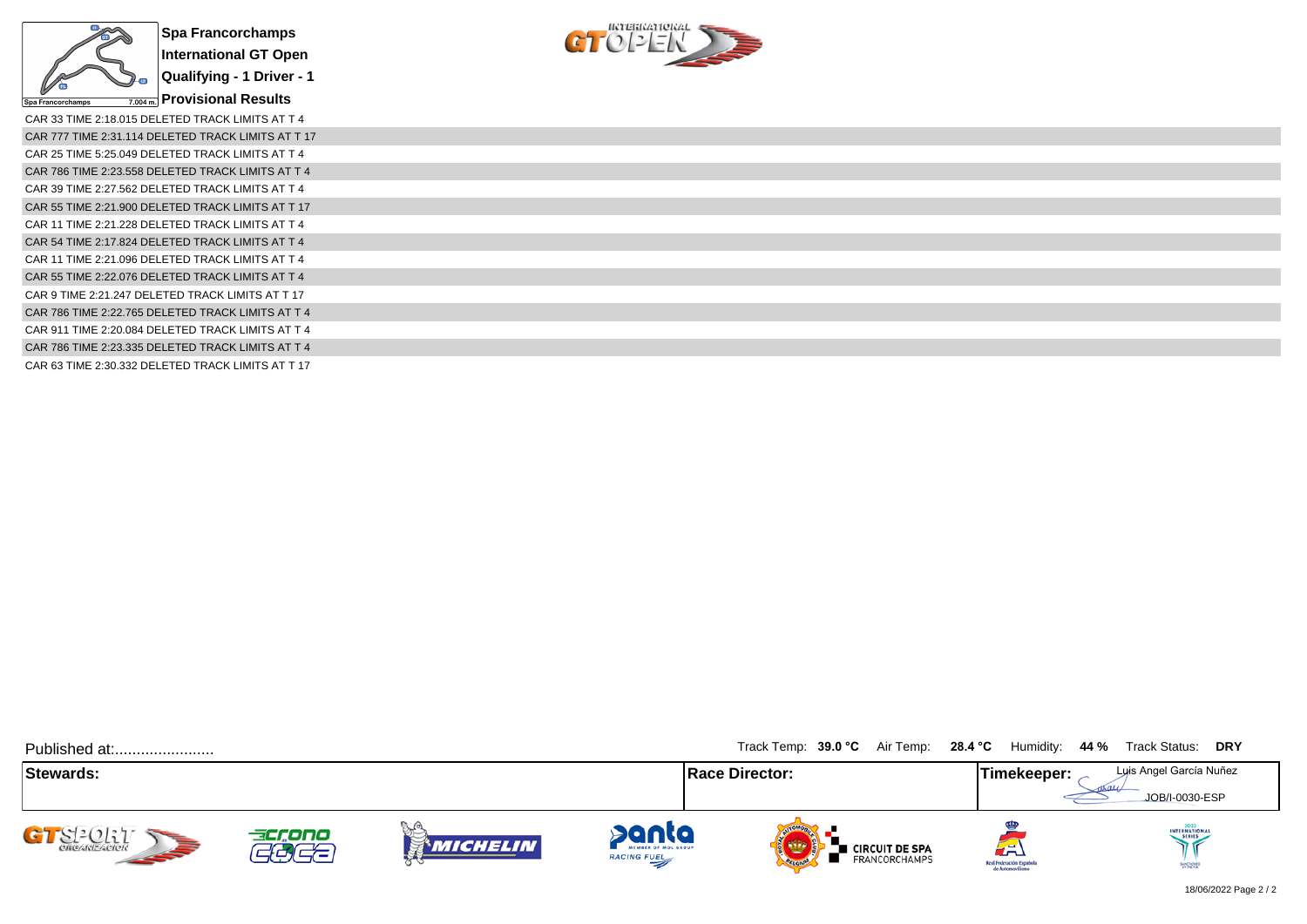

**Qualifying - 1 Driver - 1**

**Provisional Results by Category**



| Cls              | N <sub>o</sub> | <b>Entrant/Team</b>                                 |    | Nat Driver 1                | <b>Nat</b>     | Driver 2                  | <b>Nat</b>       | <b>Vehicle</b>                        | Cat             | Cls            | <b>Laps</b>          | <b>Best</b>    | Time     | Gap            | Interval                | Km/h        |
|------------------|----------------|-----------------------------------------------------|----|-----------------------------|----------------|---------------------------|------------------|---------------------------------------|-----------------|----------------|----------------------|----------------|----------|----------------|-------------------------|-------------|
|                  |                | <b>PRO</b>                                          |    |                             |                |                           |                  |                                       |                 |                |                      |                |          |                |                         |             |
| $\overline{1}$   |                | 63 Oregon Team                                      |    | <b>Benjamin Hites</b>       |                | Leonardo Pulcini          |                  | Lamborghini Huracan GT3 EVO MY2022    | <b>PRO</b>      | $\overline{1}$ | 8                    | $\overline{7}$ | 2:18.159 |                |                         | 182.5       |
| $\overline{2}$   |                | 72 Optimum Motorsport                               | ZK | <b>Nick Moss</b>            | <b>SIZ</b>     | Joe Osborne               | NZ<br>ZIN        | McLaren 720 S GT3                     | <b>PRO</b>      | 2              | 9                    | 8              | 2:18.191 | 0.032          |                         | 0.032 182.4 |
| 3                |                | 19 Oregon Team                                      |    | Kevin Gilardoni             | $\overline{4}$ | Glenn Van Berlo           |                  | Lamborghini Huracan GT3 EVO MY2022    | <b>PRO</b>      | 3              | 11                   | 8              | 2:18.569 | 0.410          | 0.378                   | 181.9       |
| $\overline{4}$   |                | 4 Haupt Racing Team                                 |    | <b>Jordan Love</b>          | $\frac{1}{2k}$ | <b>Frank Bird</b>         | طلح<br>ZIN       | Mercedes AMG GT3 Evo                  | <b>PRO</b>      | $\overline{4}$ | $\overline{7}$       | $3^{\circ}$    | 2:18.992 | 0.833          |                         | 0.423 181.4 |
|                  |                | <b>PROAM</b>                                        |    |                             |                |                           |                  |                                       |                 |                |                      |                |          |                |                         |             |
| $\overline{1}$   |                | 133 Kessel Racing                                   |    | Murat Ruhi Cuhadaroglu      | $\mathbf{C}^*$ | David Fumanelli           |                  | Ferrari 488 GT3 Evo                   | <b>PROAM</b>    | $\overline{1}$ | $\overline{7}$       | $\overline{7}$ | 2:17.139 |                |                         | 183.8       |
| 2                |                | 3 Aust Motorsport                                   |    | Dino Steiner                |                | <b>Max Hofer</b>          |                  | Audi R8 LMS GT3 evo II                | <b>PROAM</b>    | 2              | $\overline{7}$       | 6              | 2:17.576 | 0.437          | 0.437                   | 183.2       |
| 3                |                | 54 SPS Automotive Performance                       |    | Dexter Müller               | ÷              | <b>Yannick Mettler</b>    | ÷                | Mercedes AMG GT3 - 2020               | PROAM           | 3              | 9                    | 7              | 2:17.625 | 0.486          | 0.049                   | 183.2       |
| $\overline{4}$   |                | 33 Team GT                                          |    | <b>Florian Scholze</b>      |                | <b>Alain Valente</b>      | ٠                | Mercedes AMG GT3 EVO - 2021           | <b>PROAM</b>    | $\overline{4}$ | 6                    | 5              | 2:18.102 | 0.963          | 0.477                   | 182.5       |
| 5                |                | 18 Theeba Motorsport                                |    | Reema Juffali               | 53735          | <b>Adam Christodoulou</b> | <b>N</b>         | Mercedes AMG GT3 - 2022               | PROAM*          | 5              | 8                    | 6              | 2:18.358 | 1.219          | 0.256                   | 182.2       |
| 6                |                | 777 Olimp Racing                                    |    | <b>Marcin Jedlinski</b>     |                | Karol Basz                | K                | Audi R8 GT3 Evo 2                     | <b>PROAM</b>    | 6              | $\overline{7}$       | 6              | 2:19.106 | 1.967          | 0.748                   | 181.2       |
| $\overline{7}$   |                | 911 GetSpeed Performance                            |    | Sébastien Baud              |                | <b>Steve Jans</b>         |                  | Mercedes AMG GT3 - 2022               | PROAM*          | $\overline{7}$ | 11                   | 8              | 2:19.760 | 2.621          | 0.654                   | 180.4       |
| 8                |                | 39 Singha Racing Team TP 12                         |    | Piti Bhirombhakdi           |                | Earl Bamber               |                  | Porsche 911 GT3R - 2019               | <b>PROAM</b>    | 8              | $\overline{7}$       | 3              | 2:20.533 | 3.394          | 0.773                   | 179.4       |
| 9                |                | 9 GetSpeed Performance                              |    | Janine Shoffner             | <b>NK</b>      | Moritz Kranz              |                  | Mercedes AMG GT3 - 2022               | PROAM           | 9              | 12                   | 12             | 2:21.172 | 4.033          |                         | 0.639 178.6 |
|                  |                | <b>AM</b>                                           |    |                             |                |                           |                  |                                       |                 |                |                      |                |          |                |                         |             |
| $\overline{1}$   |                | 5 Olimp Racing                                      |    | Stanislaw Jedlinski         |                | Krystian Korzeniowski     |                  | Ferrari 488 GT3 MY 2021               | AM              | $\mathbf{1}$   | 10                   | 9              | 2:18.511 |                |                         | 182.0       |
| $\overline{2}$   |                | 11 Kessel Racing                                    | ÷  | Stephen Earle               | ≡              | <b>Erwin Zanotti</b>      |                  | Ferrari 488 GT3 Evo                   | AM              | 2              | 12                   | 11             | 2:20.324 | 1.813          |                         | 1.813 179.6 |
| 3                |                | 55 AF Corse                                         |    | <b>Laurent De Meeus</b>     |                | Jamie Stanley             | <u>Liz</u>       | Ferrari 488 GT3 Evo                   | $AM*$           | 3              | 12                   | 10             | 2:21.485 | 2.974          | 1.161                   | 178.2       |
| $\overline{4}$   |                | 25 Mann Filter Team Landgraf                        |    | <b>Alexander Hrachowina</b> |                | Martin Konrad             | ZIN<br>$\sim$    | Mercedes AMG GT3 EVO - 2021           | AM              | $\overline{4}$ | 10                   | 9              | 2:21.737 | 3.226          | 0.252                   | 177.8       |
| 5                |                | 786 GetSpeed Performance                            |    | <b>Kiki Sak Nana</b>        |                | Adam Osieka               | ٠                | Mercedes AMG GT3 - 2022               | AM              | 5              | 12                   | $\mathbf{Q}$   | 2:22.351 | 3.840          | 0.614                   | 177.1       |
| 6                |                | 77 Kessel Racing                                    | ÷  | Omar Jackson                | NK<br>AR       | <b>Charles Hollings</b>   | <u>ম⊭</u><br>সাহ | Ferrari 488 GT3 Evo                   | AM <sup>*</sup> | 6              | 6                    | 3              | 2:24.313 | 5.802          |                         | 1.962 174.7 |
|                  |                |                                                     |    |                             |                |                           |                  |                                       |                 |                |                      |                |          |                |                         |             |
| * PENALTIES      |                | CAR 4 TIME 3:13.216 DELETED TRACK LIMITS AT T 17    |    |                             |                |                           |                  |                                       |                 |                |                      |                |          |                |                         |             |
|                  |                |                                                     |    |                             |                |                           |                  |                                       |                 |                |                      |                |          |                |                         |             |
|                  |                | CAR 9 TIME 2:22.036 DELETED TRACK LIMITS AT T 17    |    |                             |                |                           |                  |                                       |                 |                |                      |                |          |                |                         |             |
|                  |                | CAR 55 TIME 2:22.380 DELETED TRACK LIMITS AT T 4    |    |                             |                |                           |                  |                                       |                 |                |                      |                |          |                |                         |             |
|                  |                | CAR 786 TIME 2:24.908 DELETED TRACK LIMITS AT T 17  |    |                             |                |                           |                  |                                       |                 |                |                      |                |          |                |                         |             |
|                  |                | CAR 9 TIME 2:22.442 DELETED TRACK LIMITS AT T 17    |    |                             |                |                           |                  |                                       |                 |                |                      |                |          |                |                         |             |
|                  |                | CAR 3 TIME 11:38:06.283 DELETED TRACK LIMITS AT T 4 |    |                             |                |                           |                  |                                       |                 |                |                      |                |          |                |                         |             |
|                  |                | CAR 786 TIME 2:23.798 DELETED TRACK LIMITS AT T 4   |    |                             |                |                           |                  |                                       |                 |                |                      |                |          |                |                         |             |
|                  |                | CAR 77 TIME 2:34.483 DELETED TRACK LIMITS AT T 4    |    |                             |                |                           |                  |                                       |                 |                |                      |                |          |                |                         |             |
|                  |                | CAR 55 TIME 2:21.988 DELETED TRACK LIMITS AT T 4    |    |                             |                |                           |                  |                                       |                 |                |                      |                |          |                |                         |             |
|                  |                | Published at:                                       |    |                             |                |                           |                  | Track Temp: 39.0 °C Air Temp: 28.4 °C |                 |                |                      | Humidity:      | 44 %     | Track Status:  | <b>DRY</b>              |             |
| <b>Stewards:</b> |                |                                                     |    |                             |                |                           |                  | Race Director:                        |                 |                |                      | Timekeeper:    |          |                | Luis Angel García Nuñez |             |
|                  |                |                                                     |    |                             |                |                           |                  |                                       |                 |                |                      |                |          | JOB/I-0030-ESP |                         |             |
|                  |                |                                                     |    |                             |                |                           |                  |                                       |                 |                |                      |                |          |                |                         |             |
|                  |                | G1S2OL1                                             |    |                             | Micheli        |                           |                  | <b>E</b> CIRCUIT DE SPA               |                 |                |                      |                |          |                |                         |             |
|                  |                |                                                     |    |                             |                | <b>RACING FUE</b>         |                  | FRANCORCHAMPS                         |                 |                | Real Federación Espa |                |          |                |                         |             |

Real Federación Española<br>de Automovilismo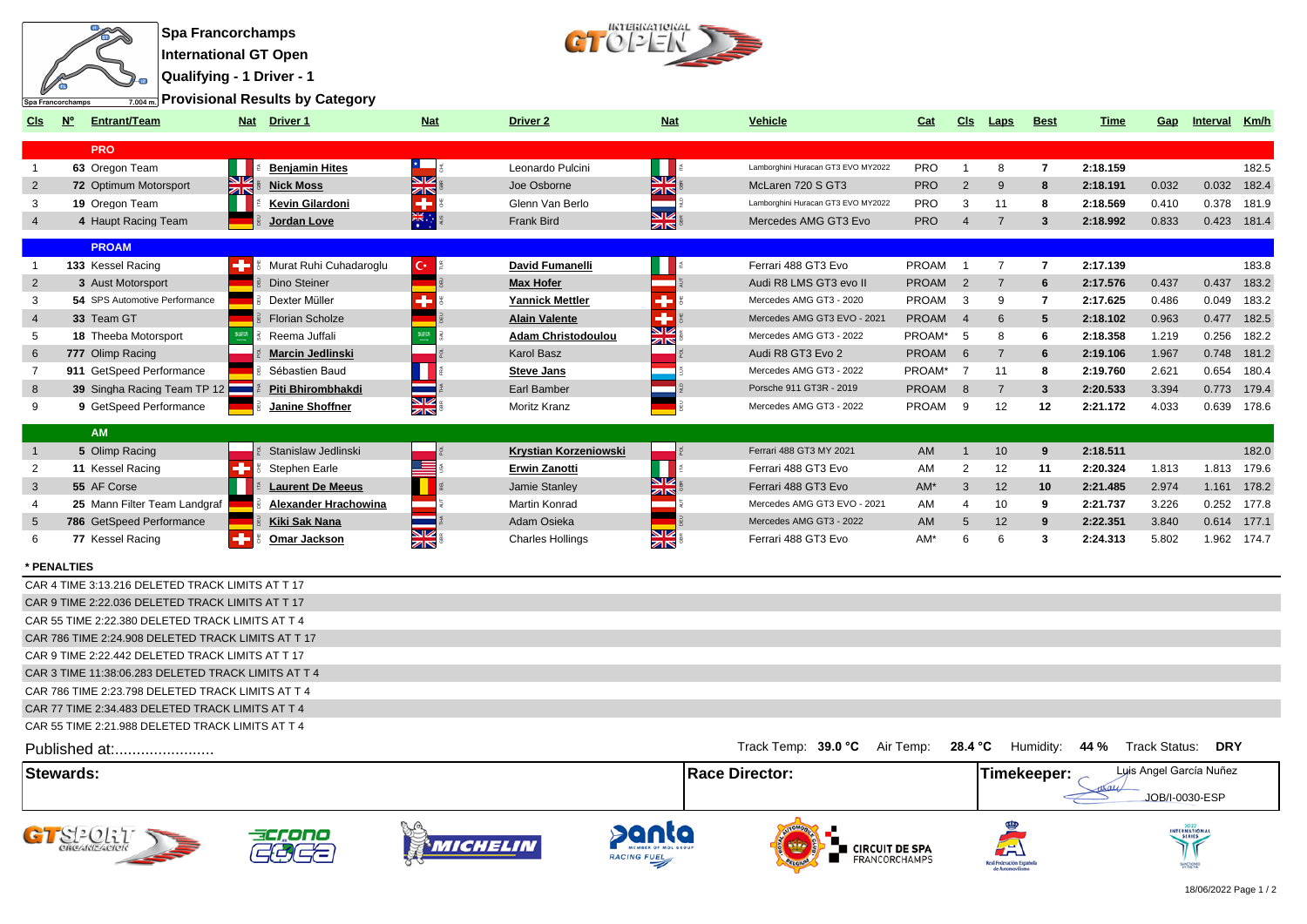

**Qualifying - 1 Driver - 1**

**Provisional Results by Category**



| CAR 4 TIME 2:18.461 DELETED TRACK LIMITS AT T 17   |
|----------------------------------------------------|
| CAR 11 TIME 2:21.720 DELETED TRACK LIMITS AT T 17  |
| CAR 55 TIME 2:22.438 DELETED TRACK LIMITS AT T 4   |
| CAR 4 TIME 2:19.175 DELETED TRACK LIMITS AT T 4    |
| CAR 4 TIME 2:28.036 DELETED TRACK LIMITS AT T 17   |
| CAR 33 TIME 2:18.015 DELETED TRACK LIMITS AT T 4   |
| CAR 777 TIME 2:31.114 DELETED TRACK LIMITS AT T 17 |
| CAR 25 TIME 5:25.049 DELETED TRACK LIMITS AT T 4   |
| CAR 786 TIME 2:23.558 DELETED TRACK LIMITS AT T 4  |
| CAR 39 TIME 2:27.562 DELETED TRACK LIMITS AT T 4   |
| CAR 55 TIME 2:21.900 DELETED TRACK LIMITS AT T 17  |
| CAR 11 TIME 2:21.228 DELETED TRACK LIMITS AT T 4   |
| CAR 54 TIME 2:17.824 DELETED TRACK LIMITS AT T 4   |
| CAR 11 TIME 2:21.096 DELETED TRACK LIMITS AT T 4   |
| CAR 55 TIME 2:22.076 DELETED TRACK LIMITS AT T 4   |
| CAR 9 TIME 2:21.247 DELETED TRACK LIMITS AT T 17   |
| CAR 786 TIME 2:22.765 DELETED TRACK LIMITS AT T 4  |
| CAR 911 TIME 2:20.084 DELETED TRACK LIMITS AT T 4  |
| CAR 786 TIME 2:23.335 DELETED TRACK LIMITS AT T 4  |
| CAR 63 TIME 2:30.332 DELETED TRACK LIMITS AT T 17  |

| Published at:             |                                    |            |                                                    | Track Temp: 39.0 °C Air Temp: 28.4 °C Humidity: 44 % Track Status: DRY |                                                     |                                           |
|---------------------------|------------------------------------|------------|----------------------------------------------------|------------------------------------------------------------------------|-----------------------------------------------------|-------------------------------------------|
| Stewards:                 |                                    |            |                                                    | <b>Race Director:</b>                                                  | Timekeeper:                                         | Luis Angel García Nuñez<br>JOB/I-0030-ESP |
| GTS2027<br><b>SEPTENT</b> | accono<br>$\overline{\phantom{a}}$ | Vichelin i | panta<br>MEMBER OF MOL GROUP<br><b>RACING FUEL</b> | <b>CIRCUIT DE SPA<br/>FRANCORCHAMPS</b>                                | لظم<br>Real Federación Española<br>de Automovilismo | INTERNATIONAL<br><b>SANCTIONED</b>        |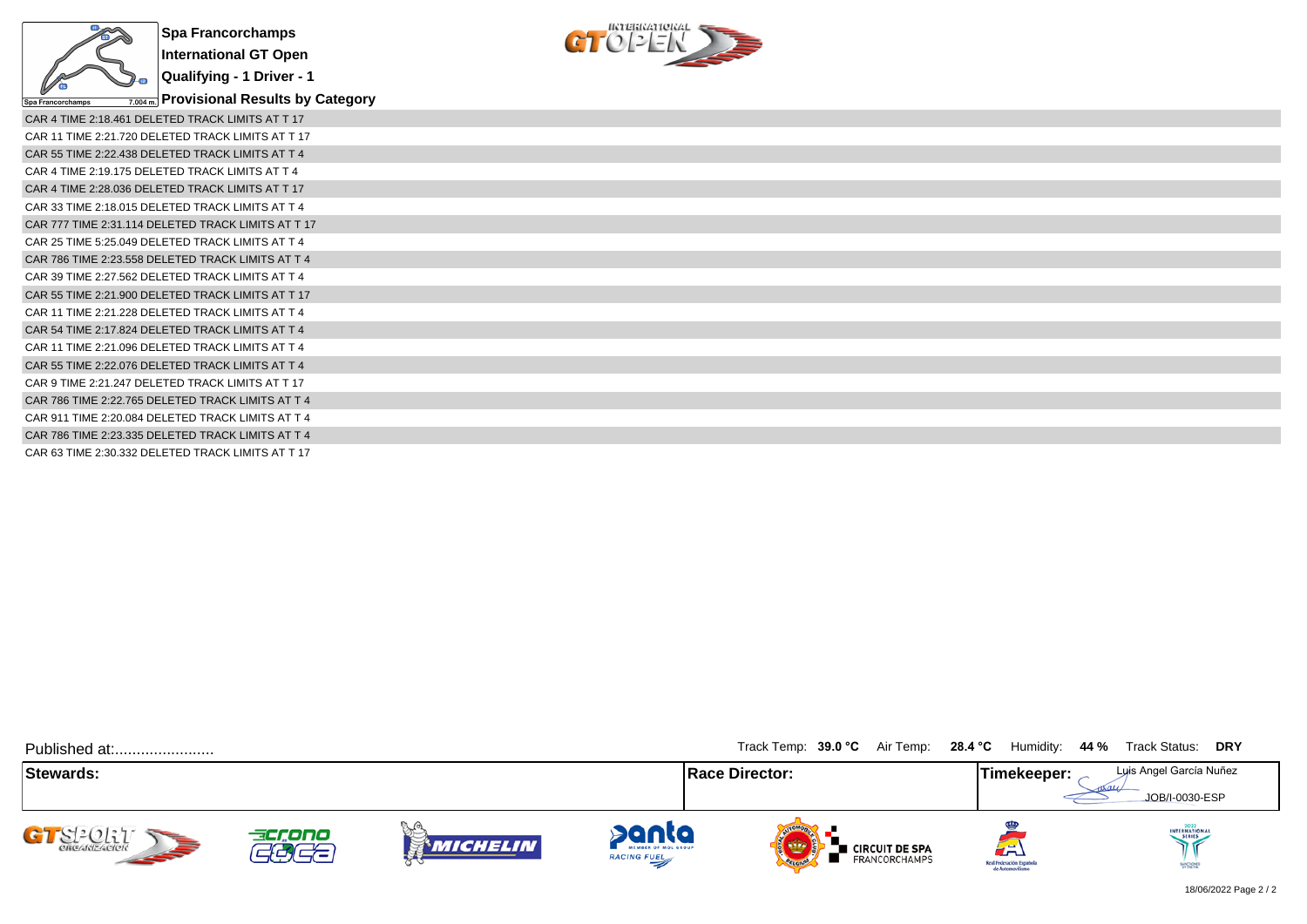

**Qualifying - 1 Driver - 1**

IKTERKATIOKAL  $CTO/2$ 

**Provisional Results by Class**

| CIS | <b>Entrant/Team</b><br><b>N°</b>     | Driver 1<br><b>Nat</b>              | <b>Nat</b>              | <b>Driver 2</b>              | <b>Nat</b>       | Vehicle                            | Cat          | <b>CIS</b>            | Laps | <b>Best</b>     | Time     | Gap   | Interval | Km/h        |
|-----|--------------------------------------|-------------------------------------|-------------------------|------------------------------|------------------|------------------------------------|--------------|-----------------------|------|-----------------|----------|-------|----------|-------------|
|     | <b>International GT Open</b>         |                                     |                         |                              |                  |                                    |              |                       |      |                 |          |       |          |             |
|     | 133 Kessel Racing                    | Murat Ruhi Cuhadaroglu              | $C^{k-1}$               | David Fumanelli              |                  | Ferrari 488 GT3 Evo                | <b>PROAM</b> |                       |      |                 | 2:17.139 |       |          | 183.8       |
| 2   | 3 Aust Motorsport                    | Dino Steiner                        |                         | <b>Max Hofer</b>             |                  | Audi R8 LMS GT3 evo II             | <b>PROAM</b> | $\overline{2}$        |      | 6               | 2:17.576 | 0.437 | 0.437    | 183.2       |
|     | <b>54</b> SPS Automotive Performance | Dexter Müller                       |                         | <b>Yannick Mettler</b>       | æ                | Mercedes AMG GT3 - 2020            | PROAM        | -3                    | 9    |                 | 2:17.625 | 0.486 | 0.049    | 183.2       |
|     | 33 Team GT                           | <b>Florian Scholze</b>              |                         | <b>Alain Valente</b>         |                  | Mercedes AMG GT3 EVO - 2021        | <b>PROAM</b> | $\boldsymbol{\Delta}$ | 6    | 5               | 2:18.102 | 0.963 | 0.477    | 182.5       |
|     | 63 Oregon Team                       | <b>Benjamin Hites</b>               |                         | Leonardo Pulcini             |                  | Lamborghini Huracan GT3 EVO MY2022 | <b>PRO</b>   |                       | 8    |                 | 2:18.159 | 1.020 | 0.057    | 182.5       |
| 6   | 72 Optimum Motorsport                | <b>NK</b><br>AR<br><b>Nick Moss</b> | NZ<br>ZK                | Joe Osborne                  | SR<br>32         | McLaren 720 S GT3                  | <b>PRO</b>   | 2                     | 9    | 8               | 2:18.191 | 1.052 |          | 0.032 182.4 |
|     | <b>18 Theeba Motorsport</b>          | Reema Juffali                       |                         | <b>Adam Christodoulou</b>    | zis              | Mercedes AMG GT3 - 2022            | PROAM*       | -5                    | 8    | 6               | 2:18.358 | 1.219 | 0.167    | 182.2       |
| 8   | 5 Olimp Racing                       | Stanislaw Jedlinski                 |                         | <b>Krystian Korzeniowski</b> |                  | Ferrari 488 GT3 MY 2021            | AM           |                       | 10   | 9               | 2:18.511 | 1.372 | 0.153    | 182.0       |
|     | 19 Oregon Team                       | Kevin Gilardoni                     | m.                      | Glenn Van Berlo              |                  | Lamborghini Huracan GT3 EVO MY2022 | <b>PRO</b>   | 3                     | 11   | 8               | 2:18.569 | 1.430 | 0.058    | 181.9       |
| 10  | 4 Haupt Racing Team                  | Jordan Love                         | <b>EXEC</b>             | <b>Frank Bird</b>            | NZ<br><b>ZIN</b> | Mercedes AMG GT3 Evo               | <b>PRO</b>   |                       |      | 3               | 2:18.992 | 1.853 | 0.423    | 181.4       |
|     | 777 Olimp Racing                     | <b>Marcin Jedlinski</b>             |                         | Karol Basz                   |                  | Audi R8 GT3 Evo 2                  | PROAM        | - 6                   |      | 6               | 2:19.106 | 1.967 |          | 0.114 181.2 |
| 12  | 911 GetSpeed Performance             | Sébastien Baud                      |                         | <b>Steve Jans</b>            |                  | Mercedes AMG GT3 - 2022            | PROAM*       |                       | 11   | 8               | 2:19.760 | 2.621 | 0.654    | 180.4       |
| 13  | 11 Kessel Racing                     | Stephen Earle                       |                         | <b>Erwin Zanotti</b>         |                  | Ferrari 488 GT3 Evo                | AM           |                       | 12   | 11              | 2:20.324 | 3.185 | 0.564    | 179.6       |
| 14  | 39 Singha Racing Team TP 12          | Piti Bhirombhakdi                   |                         | Earl Bamber                  |                  | Porsche 911 GT3R - 2019            | <b>PROAM</b> | -8                    |      | 3               | 2:20.533 | 3.394 | 0.209    | 179.4       |
| 15  | 9 GetSpeed Performance               | Janine Shoffner                     | $\overline{\mathbb{Z}}$ | <b>Moritz Kranz</b>          |                  | Mercedes AMG GT3 - 2022            | PROAM        | -9                    | 12   | 12              | 2:21.172 | 4.033 | 0.639    | 178.6       |
| 16  | 55 AF Corse                          | <b>Laurent De Meeus</b>             |                         | Jamie Stanley                | <b>ZIN</b>       | Ferrari 488 GT3 Evo                | $AM^*$       | 3                     | 12   | 10 <sup>1</sup> | 2:21.485 | 4.346 | 0.313    | 178.2       |
| 17  | 25 Mann Filter Team Landgraf         | Alexander Hrachowina                |                         | Martin Konrad                |                  | Mercedes AMG GT3 EVO - 2021        | AM           |                       | 10   | 9               | 2:21.737 | 4.598 |          | 0.252 177.8 |
| 18  | 786 GetSpeed Performance             | <b>Kiki Sak Nana</b>                |                         | Adam Osieka                  |                  | Mercedes AMG GT3 - 2022            | AM           | 5                     | 12   | 9               | 2:22.351 | 5.212 |          | 0.614 177.1 |
| 19  | 77 Kessel Racing                     | Omar Jackson                        | $\square$<br><b>ZIN</b> | <b>Charles Hollings</b>      | NZ<br><b>ZIN</b> | Ferrari 488 GT3 Evo                | AM*          |                       | 6    | 3               | 2:24.313 | 7.174 |          | 1.962 174.7 |

## **\* PENALTIES**

| CAR 4 TIME 3:13.216 DELETED TRACK LIMITS AT T 17    |                     |           |         |           |      |               |            |
|-----------------------------------------------------|---------------------|-----------|---------|-----------|------|---------------|------------|
| CAR 9 TIME 2:22.036 DELETED TRACK LIMITS AT T 17    |                     |           |         |           |      |               |            |
| CAR 55 TIME 2:22.380 DELETED TRACK LIMITS AT T 4    |                     |           |         |           |      |               |            |
| CAR 786 TIME 2:24.908 DELETED TRACK LIMITS AT T 17  |                     |           |         |           |      |               |            |
| CAR 9 TIME 2:22.442 DELETED TRACK LIMITS AT T 17    |                     |           |         |           |      |               |            |
| CAR 3 TIME 11:38:06.283 DELETED TRACK LIMITS AT T 4 |                     |           |         |           |      |               |            |
| CAR 786 TIME 2:23.798 DELETED TRACK LIMITS AT T 4   |                     |           |         |           |      |               |            |
| CAR 77 TIME 2:34.483 DELETED TRACK LIMITS AT T 4    |                     |           |         |           |      |               |            |
| CAR 55 TIME 2:21.988 DELETED TRACK LIMITS AT T 4    |                     |           |         |           |      |               |            |
| CAR 4 TIME 2:18.461 DELETED TRACK LIMITS AT T 17    |                     |           |         |           |      |               |            |
| CAR 11 TIME 2:21.720 DELETED TRACK LIMITS AT T 17   |                     |           |         |           |      |               |            |
| CAR 55 TIME 2:22.438 DELETED TRACK LIMITS AT T 4    |                     |           |         |           |      |               |            |
| Published at:                                       | Track Temp: 39.0 °C | Air Temp: | 28.4 °C | Humidity: | 44 % | Track Status: | <b>DRY</b> |

**Stewards: Race Director: Timekeeper:** Luis Angel García Nuñez JOB/I-0030-ESP **ANICHELIN** panta GT SPORT acrono **THE CIRCUIT DE SPA<br>EN FRANCORCHAMPS** ∕≡ RACING FUEL Real Federación Esp<br>de Automovilism Angeles

18/06/2022 Page 1 / 2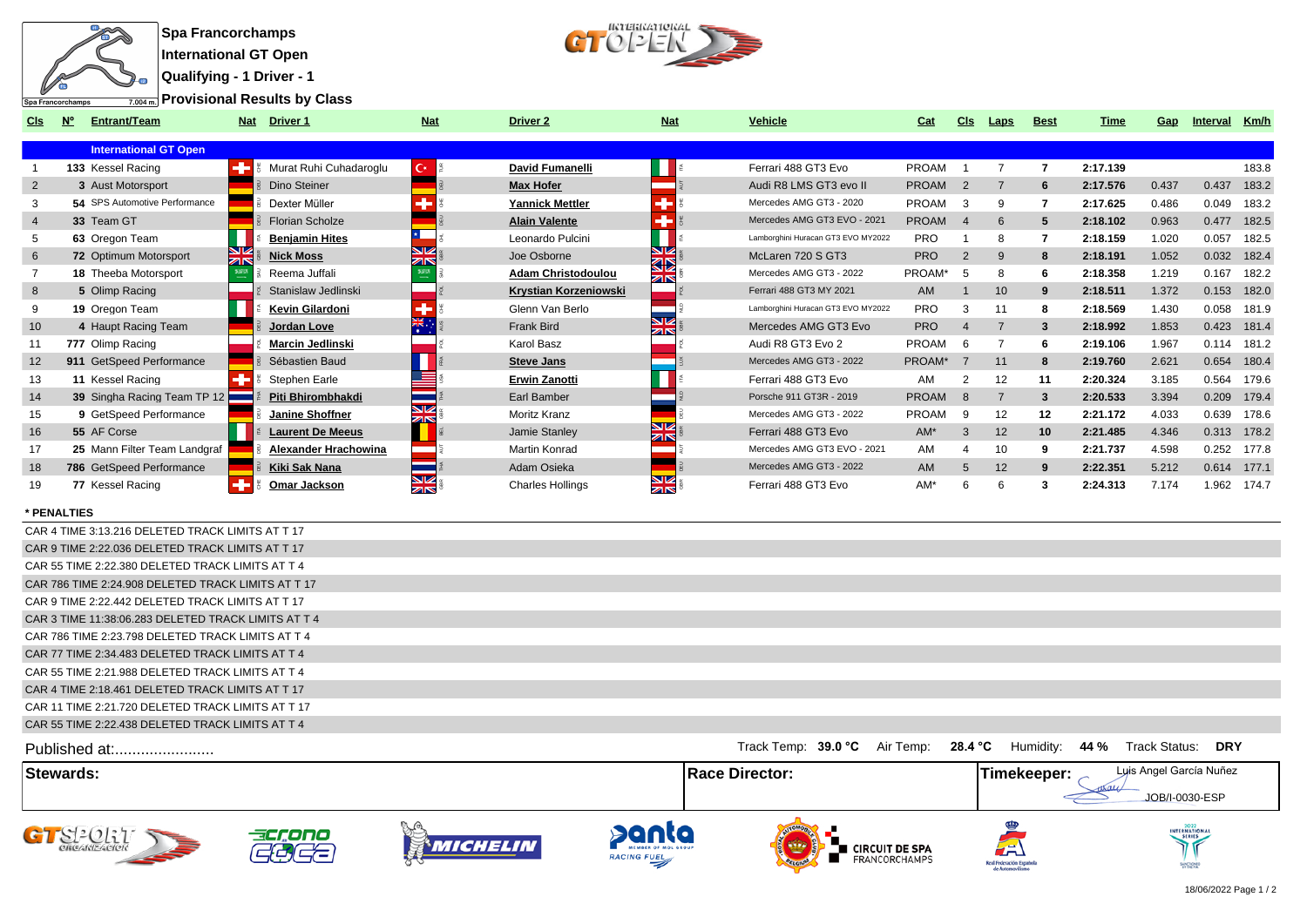



| CAR 4 TIME 2:19.175 DELETED TRACK LIMITS AT T 4    |
|----------------------------------------------------|
| CAR 4 TIME 2:28.036 DELETED TRACK LIMITS AT T 17   |
| CAR 33 TIME 2:18.015 DELETED TRACK LIMITS AT T 4   |
| CAR 777 TIME 2:31.114 DELETED TRACK LIMITS AT T 17 |
| CAR 25 TIME 5:25.049 DELETED TRACK LIMITS AT T 4   |
| CAR 786 TIME 2:23.558 DELETED TRACK LIMITS AT T 4  |
| CAR 39 TIME 2:27.562 DELETED TRACK LIMITS AT T 4   |
| CAR 55 TIME 2:21.900 DELETED TRACK LIMITS AT T 17  |
| CAR 11 TIME 2:21.228 DELETED TRACK LIMITS AT T 4   |
| CAR 54 TIME 2:17.824 DELETED TRACK LIMITS AT T 4   |
| CAR 11 TIME 2:21.096 DELETED TRACK LIMITS AT T 4   |
| CAR 55 TIME 2:22.076 DELETED TRACK LIMITS AT T 4   |
| CAR 9 TIME 2:21.247 DELETED TRACK LIMITS AT T 17   |
| CAR 786 TIME 2:22.765 DELETED TRACK LIMITS AT T 4  |
| CAR 911 TIME 2:20.084 DELETED TRACK LIMITS AT T 4  |
| CAR 786 TIME 2:23.335 DELETED TRACK LIMITS AT T 4  |
| CAR 63 TIME 2:30.332 DELETED TRACK LIMITS AT T 17  |

| Published at:             |                 |                                |                                             | Track Temp: 39.0 °C Air Temp: 28.4 °C                | Humidity:                                           | <b>DRY</b><br>44 %<br>Track Status:       |
|---------------------------|-----------------|--------------------------------|---------------------------------------------|------------------------------------------------------|-----------------------------------------------------|-------------------------------------------|
| Stewards:                 |                 |                                |                                             | <b>Race Director:</b>                                | Timekeeper:                                         | Luis Angel García Nuñez<br>JOB/I-0030-ESP |
| CI-CILLI<br><b>SEPTER</b> | accono<br>ہے ہے | $\mathbb{Z}^{(n)}$<br>Michelin | panta<br>MEMBER OF MOL GROUP<br>RACING FUEL | ■ CIRCUIT DE SPA<br><b>FRANCORCHAMPS</b><br>OFLORIDA | لطة<br>Real Federación Española<br>de Automovilismo | INTERNATIONAL<br>SANCTIONED               |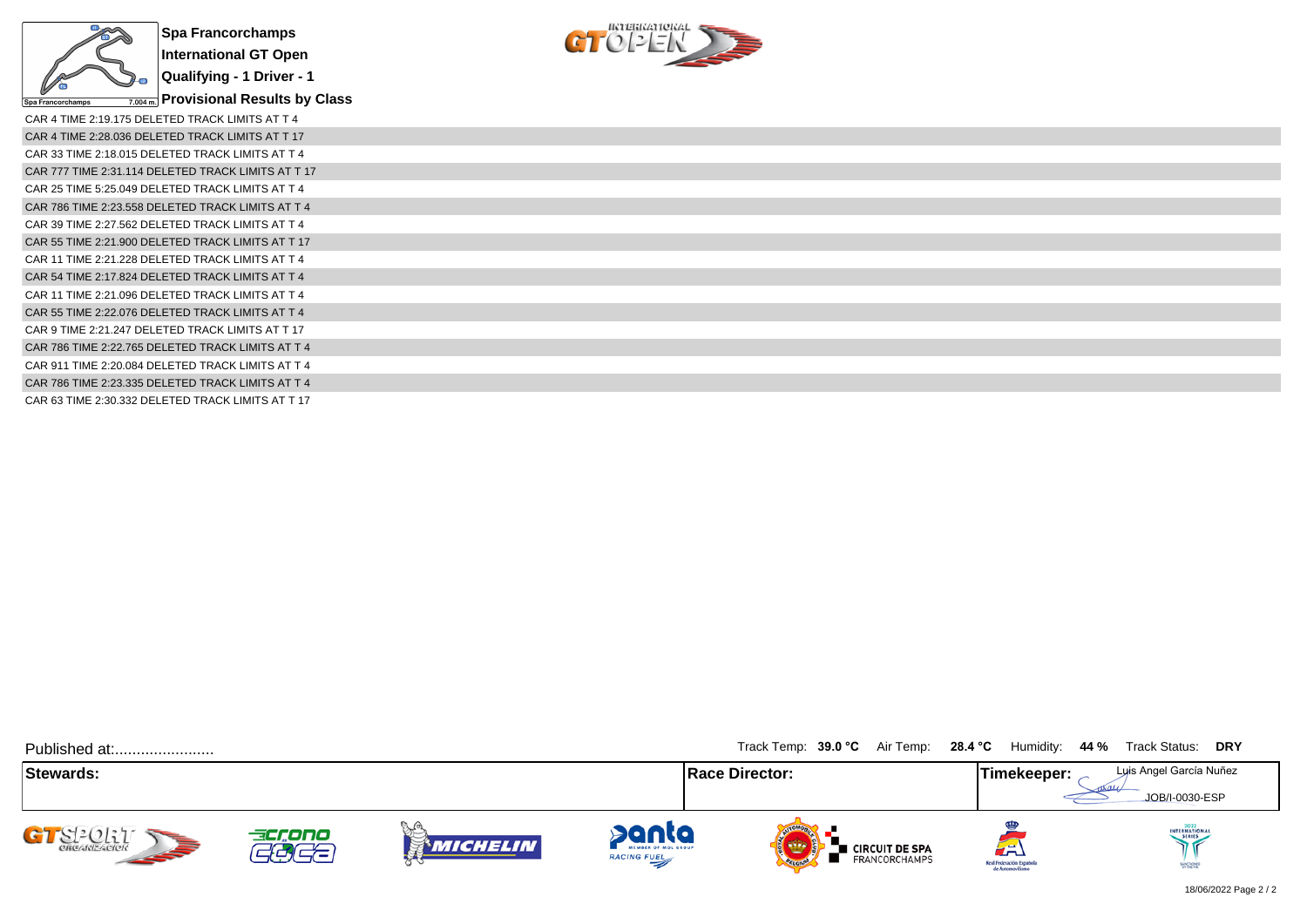



| 3               |                                 | Dino Steiner          |          |          |        | Audi R8 LMS GT3 evo II 11                          |                       |                      | Stephen Earle        |                      |                  | Ferrari 488 GT3 Evo                             |
|-----------------|---------------------------------|-----------------------|----------|----------|--------|----------------------------------------------------|-----------------------|----------------------|----------------------|----------------------|------------------|-------------------------------------------------|
|                 | <b>PROAM</b>                    | Max Hofer             |          |          |        | Aust Motorsport                                    |                       | AM                   | Erwin Zanotti        |                      |                  | <b>Kessel Racing</b>                            |
| $Lap$ $D$       | <b>Time</b>                     | Sector 1              | Sector 2 | Sector 3 | T. Spd | <b>Elapsed</b>                                     | $Lap$ $D$             | <b>Time</b>          | Sector 1             | Sector 2             | Sector 3         | T. Spd<br><b>Elapsed</b>                        |
|                 | 1 2 44:38:06.283                | 11:36:22.664          | 1:06.784 | 36.835   |        | 243.7 11:38:06.283                                 |                       | 1 2 11:31:49.559     | 11:29:59.480         | 1:08.512             | 41.567           | 249.4 11:31:49.559                              |
| 2 <sub>2</sub>  | 2:18.028                        | 39.300                | 1:02.686 | 36.042   |        | 260.8 11:40:24.311                                 | 2 <sub>2</sub>        | 2:25.118             | 41.174               | 1:06.560             | 37.384           | 254.1 11:34:14.677                              |
| 3 <sub>2</sub>  | 2:17.707                        | 39.329                | 1:02.918 | 35.460   |        | 260.8 11:42:42.018                                 | 3 <sub>2</sub>        | 2:22.222             | 40.031               | 1:05.226             | 36.965           | 258.9 11:36:36.899                              |
| 4 2             | 2:39.047                        | 43.321                | 1:10.990 | 44.736   |        | 244.3 11:45:21.065                                 | 4 2                   | 2:21.720             | 39.944               | 1:05.230             | 36.546           | 260.2 11:38:58.619                              |
| 52              | 2:17.660                        | 39.244                | 1:02.948 | 35.468   |        | 260.2 11:47:38.725                                 | 5 2                   | 2:21.115             | 40.027               | 1:04.737             | 36.351           | 259.6 11:41:19.734                              |
| 6 2             | 2:17.576                        | 39.256                | 1:02.932 | 35.388   |        | 261.5 11:49:56.301                                 | 6 2                   | 2:38.727 P           | 42.514               | 1:09.789             | 46.424           | 202.6 11:43:58.461                              |
| 7 2             | 2:38.741 P                      | 41.115                | 1:09.236 | 48.390   |        | 234.7 11:52:35.042                                 | 72                    | 3:27.974             | 1:41.255             | 1:07.940             | 38.779           | 251.1 11:47:26.435                              |
|                 |                                 |                       |          |          |        |                                                    | 8 2                   | 2:21.228             | 40.293               | 1:04.542             | 36.393           | 256.5 11:49:47.663                              |
| 4               |                                 | Jordan Love           |          |          |        | Mercedes AMG GT3 Evo                               | 92                    | 2:21.228             | 40.007               | 1:04.738             | 36.483           | 257.7 11:52:08.891                              |
|                 | <b>PRO</b>                      | Frank Bird            |          |          |        | Haupt Racing Team                                  | 10 <sub>2</sub>       | 2:21.096             | 39.782               | 1:04.761             | 36.553           | 258.3 11:54:29.987                              |
| $Lap$ $D$       | <b>Time</b>                     | Sector 1              | Sector 2 | Sector 3 | T. Spd | <b>Elapsed</b>                                     | $112$                 | 2:20.324             | 39.682               | 1:04.301             | 36.341           | 258.9 11:56:50.311                              |
|                 | 1 1 11:32:01.995 P 11:30:11.991 |                       | 1:07.074 | 42.930   |        | 230.7 11:32:01.995                                 | 12 <sub>2</sub>       | 2:20.953             | 39.639               | 1:04.514             | 36.800           | 258.9 11:59:11.264                              |
| 2 <sub>1</sub>  | 3:13.216                        | 1:31.938              | 1:05.319 | 35.959   |        | 222.2 11:35:15.211                                 | 18                    |                      | Reema Juffali        |                      |                  | Mercedes AMG GT3 - 2022                         |
| 3 <sub>1</sub>  | 2:18.992                        | 39.680                | 1:03.488 | 35.824   |        | 256.5 11:37:34.203                                 |                       |                      |                      |                      |                  |                                                 |
| 4 <sub>1</sub>  | 2:18.461                        | 39.554                | 1:03.296 | 35.611   |        | 257.7 11:39:52.664                                 |                       | PROAM*               | Adam Christodoulou   |                      |                  | Theeba Motorsport                               |
| 5 <sub>1</sub>  | 2:19.175                        | 39.598                | 1:03.381 | 36.196   |        | 257.7 11:42:11.839 Lap D                           |                       | <b>Time</b>          | Sector 1             | Sector 2             | Sector 3         | T. Spd<br><b>Elapsed</b>                        |
| 6 1             | 2:19.082                        | 39.493                | 1:03.760 | 35.829   |        | 258.9 11:44:30.921                                 |                       | 1 2 11:31:33.564     | 11:29:51.734         | 1:04.187             | 37.643           | 250.5 11:31:33.564                              |
| 7 <sub>1</sub>  | 2:28.036 P                      | 39.746                | 1:05.106 | 43.184   |        | 257.7 11:46:58.957                                 | 2 <sub>2</sub>        | 2:18.518             | 39.486               | 1:03.312             | 35.720           | 257.7 11:33:52.082                              |
| 5               |                                 | Stanislaw Jedlinski   |          |          |        | Ferrari 488 GT3 MY 2021                            | 3 <sub>2</sub>        | 2:18.748             | 39.752               | 1:03.422             | 35.574           | 258.3 11:36:10.830                              |
|                 | AM                              | Krystian Korzeniowski |          |          |        | Olimp Racing                                       | 4 2                   | 2:30.088 P           | 39.457               | 1:03.567             | 47.064           | 258.9 11:38:40.918                              |
|                 |                                 |                       |          |          |        |                                                    | 5 2                   | 8:56.244             | 7:15.350             | 1:04.811             | 36.083           | 248.2 11:47:37.162                              |
| $Lap$ $D$       | <b>Time</b>                     | Sector 1              | Sector 2 | Sector 3 | T. Spd | <b>Elapsed</b>                                     | 6 2                   | 2:18.358             | 39.554               | 1:02.911             | 35.893           | 255.9 11:49:55.520                              |
|                 | 1 2 11:31:23.662                | 11:29:42.109          | 1:05.036 | 36.517   |        | 252.9 11:31:23.662                                 | 72                    | 2:18.391             | 39.670               | 1:02.990             | 35.731           | 257.7 11:52:13.911                              |
| 2 <sub>2</sub>  | 2:19.823                        | 39.553                | 1:04.298 | 35.972   |        | 258.9 11:33:43.485                                 | 8 2                   | 2:18.575             | 39.484               | 1:03.300             | 35.791           | 257.7 11:54:32.486                              |
| 3 <sub>2</sub>  | 2:20.644                        | 39.354                | 1:04.312 | 36.978   |        | 262.7 11:36:04.129                                 | 92                    |                      | 39.627               | 1:04.374             |                  | 258.9                                           |
|                 |                                 |                       |          |          |        |                                                    |                       |                      |                      |                      |                  |                                                 |
| 4 2             | 2:19.468                        | 39.540                | 1:04.075 | 35.853   |        | 259.6 11:38:23.597                                 |                       |                      | Kevin Gilardoni      |                      |                  | Lamborghini Huracan GT3 EVO                     |
| 5 2             | 2:19.586                        | 39.458                | 1:04.116 | 36.012   |        | 262.1 11:40:43.183                                 | 19                    |                      |                      |                      |                  | MY2022                                          |
| 6 2             | 2:37.569 P                      | 41.423                | 1:09.013 | 47.133   |        | 223.1 11:43:20.752                                 |                       | <b>PRO</b>           | Glenn Van Berlo      |                      |                  | Oregon Team                                     |
| 72              | 3:44.496                        | 1:53.032              | 1:09.597 | 41.867   |        | 231.7 11:47:05.248 Lap D                           |                       | <b>Time</b>          | Sector 1             | Sector 2             | Sector 3         | T. Spd<br><b>Elapsed</b>                        |
| 8 2             | 2:22.522                        | 39.437                | 1:02.838 | 40.247   |        | 259.6 11:49:27.770                                 |                       | 1 1 11:32:14.960     | 11:30:28.845         | 1:07.290             | 38.825           | 241.6 11:32:14.960                              |
| 9 <sub>2</sub>  | 2:18.511                        | 39.360                | 1:02.944 | 36.207   |        | 260.2 11:51:46.281                                 | 2 <sub>1</sub>        | 2:19.925             | 40.356               | 1:03.592             | 35.977           | 252.3 11:34:34.885                              |
| 10 <sub>2</sub> | 2:31.589 P                      | 39.405                | 1:07.354 | 44.830   |        | 261.5 11:54:17.870                                 | 3 <sub>1</sub>        | 2:18.895             | 39.624               | 1:03.420             | 35.851           | 256.5 11:36:53.780                              |
| 9               |                                 | Janine Shoffner       |          |          |        | Mercedes AMG GT3 - 2022                            | 4 1                   | 2:24.340             | 39.653               | 1:03.582             | 41.105           | 256.5 11:39:18.120                              |
|                 | <b>PROAM</b>                    | Moritz Kranz          |          |          |        | GetSpeed Performance                               | 5 <sub>1</sub>        | 2:32.545 P           | 39.719               | 1:04.944             | 47.882           | 256.5 11:41:50.665                              |
| $Lap$ D         | <b>Time</b>                     | Sector 1              | Sector 2 | Sector 3 | T. Spd | <b>Elapsed</b>                                     | 6 1                   | 6:10.159             | 4:21.287             | 1:09.971             |                  | 38.901 218.1 11:48:00.824                       |
|                 | 1 1 11:31:34.320                | 11:29:49.350          | 1:06.319 |          |        | 38.651 239.4 11:31:34.320                          | 7 <sub>1</sub>        | 2:18.811             | 39.847               | 1:03.110             | 35.854           | 255.3 11:50:19.635                              |
| 2 <sub>1</sub>  | 2:22.209                        | 40.238                | 1:05.309 |          |        | 36.662 255.9 11:33:56.529                          | 8 1<br>9 1            | 2:18.569<br>2:30.833 | 39.585<br>39.599     | 1:03.203<br>1:03.506 | 35.781<br>47.728 | 256.5 11:52:38.204<br>257.1 11:55:09.037        |
| 3 1             | 2:22.036                        | 40.711                | 1:04.904 | 36.421   |        | 255.3 11:36:18.565                                 | 10 <sub>1</sub>       | 2:29.848             | 39.730               | 1:03.629             | 46.489           | 256.5 11:57:38.885                              |
| 4 <sub>1</sub>  | 2:22.442                        | 40.489                | 1:05.504 | 36.449   |        | 255.9 11:38:41.007                                 | $111$                 | 2:26.639             | 39.670               | 1:03.717             |                  | 43.252 257.1 12:00:05.524                       |
| 5 1             | 2:22.406                        | 40.397                | 1:05.299 |          |        |                                                    |                       |                      |                      |                      |                  |                                                 |
| 6 1             | 2:32.069 P                      | 40.843                | 1:05.742 | 45.484   |        | 36.710 255.9 11:41:03.413 25<br>253.5 11:43:35.482 |                       |                      | Alexander Hrachowina |                      |                  | Mercedes AMG GT3 EVO - 2021                     |
| 7 <sub>1</sub>  | 4:31.104                        | 2:48.383              | 1:05.525 |          |        | 37.196 250.5 11:48:06.586                          |                       | AM                   | Martin Konrad        |                      |                  | Mann Filter Team Landgraf                       |
| 8 1             | 2:21.468                        | 40.359                | 1:04.676 | 36.433   |        | 255.3 11:50:28.054 Lap D                           |                       | <b>Time</b>          | Sector 1             | Sector 2             | Sector 3         | <u>T. Spd</u><br><u>Elapsed</u>                 |
| 9 1             | 2:21.177                        | 40.275                | 1:04.649 | 36.253   |        | 255.9 11:52:49.231                                 |                       | 1 1 11:33:05.711     | 11:31:21.713         | 1:06.667             |                  | 37.331 247.1 11:33:05.711                       |
| 10 <sub>1</sub> | 2:21.247                        | 40.030                | 1:04.769 | 36.448   |        | 256.5 11:55:10.478                                 | 2 <sub>1</sub>        | 2:23.133             | 40.589               | 1:05.828             |                  | 36.716 253.5 11:35:28.844                       |
| 111             | 2:22.393                        | 40.182                | 1:05.571 | 36.640   |        | 257.7 11:57:32.871                                 | 31                    | 2:23.278             | 40.688               | 1:05.713             | 36.877           | 252.9 11:37:52.122                              |
| 12 <sub>1</sub> | 2:21.172                        | 40.031                | 1:04.806 |          |        | 36.335 257.1 11:59:54.043                          | 4 <sub>1</sub>        | 2:22.826             | 40.639               | 1:05.282             | 36.905           | 252.9 11:40:14.948                              |
|                 |                                 |                       |          |          |        |                                                    | 5 1                   | 2:23.350             | 40.625               | 1:05.697             | 37.028           | 252.3 11:42:38.298                              |
|                 |                                 |                       |          |          |        |                                                    | 6 1                   | 2:38.196 P           | 40.977               | 1:10.745             | 46.474           | 216.0 11:45:16.494                              |
|                 |                                 |                       |          |          |        |                                                    | 7 <sub>1</sub><br>8 1 | 5:25.049<br>2:22.093 | 3:41.617<br>40.480   | 1:06.667<br>1:05.047 | 36.765           | 249.4 11:50:41.543<br>36.566 252.9 11:53:03.636 |













9 1 2:21.737 40.356 1:04.948 36.433 254.1 11:55:25.373 10 1 2:37.424 P 40.337 1:05.193 51.894 254.1 11:58:02.797

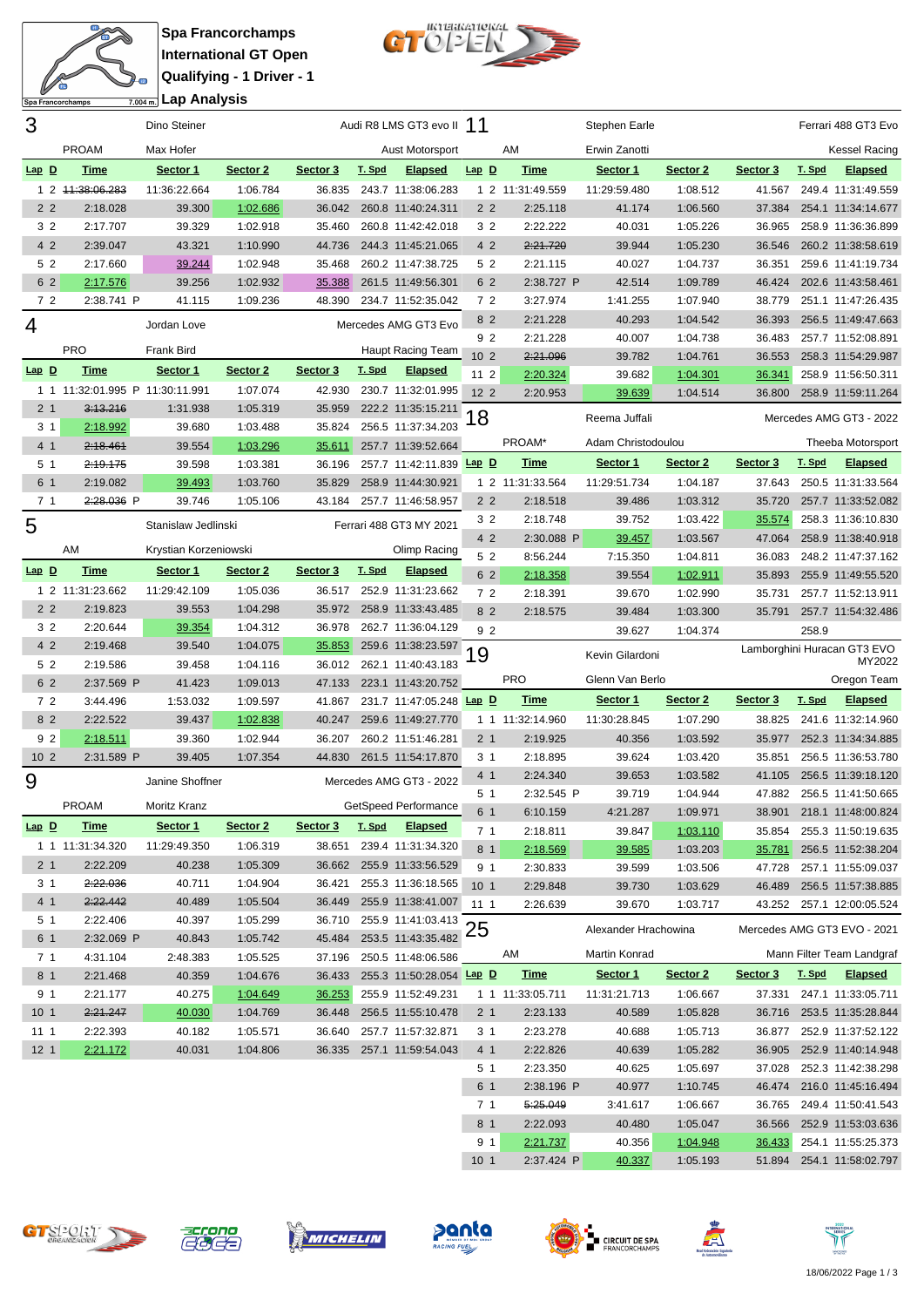



| 33                     |                      | <b>Florian Scholze</b>  |                      |                  |        | Mercedes AMG GT3 EVO - 2021 $63$         |                       |                        | <b>Benjamin Hites</b>   |                      |          | Lamborghini Huracan GT3 EVO<br>MY2022           |
|------------------------|----------------------|-------------------------|----------------------|------------------|--------|------------------------------------------|-----------------------|------------------------|-------------------------|----------------------|----------|-------------------------------------------------|
|                        | <b>PROAM</b>         | Alain Valente           |                      |                  |        | <b>Team GT</b>                           |                       | <b>PRO</b>             | Leonardo Pulcini        |                      |          | Oregon Team                                     |
| $Lap$ $D$              | <b>Time</b>          | Sector 1                | Sector <sub>2</sub>  | Sector 3         | T. Spd | <b>Elapsed</b>                           | $Lap$ $D$             | <b>Time</b>            | Sector 1                | Sector 2             | Sector 3 | T. Spd<br><b>Elapsed</b>                        |
|                        | 1 2 11:47:49.623     | 11:46:08.732            | 1:04.126             | 36.765           |        | 234.7 11:47:49.623                       |                       | 1 1 11:33:32.372       | 11:31:43.940            | 1:10.589             | 37.843   | 233.7 11:33:32.372                              |
| 2 <sub>2</sub>         | 2:18.015             | 39.593                  | 1:02.504             | 35.918           |        | 257.7 11:50:07.638                       | 2 <sub>1</sub>        | 2:19.063               | 39.869                  | 1:03.394             | 35.800   | 254.7 11:35:51.435                              |
| 3 2                    | 2:18.506             | 39.421                  | 1:03.105             | 35.980           |        | 260.2 11:52:26.144                       | 3 <sub>1</sub>        | 2:18.678               | 39.611                  | 1:03.287             | 35.780   | 255.9 11:38:10.113                              |
| 4 2                    | 2:29.314             | 39.682                  | 1:09.102             | 40.530           |        | 258.9 11:54:55.458                       | 4 1                   | 2:26.122               | 39.538                  | 1:07.363             | 39.221   | 257.1 11:40:36.235                              |
| 52                     | 2:18.102             | 39.487                  | 1:02.708             | 35.907           |        | 259.6 11:57:13.560                       | 5 <sub>1</sub>        | 2:26.691 P             | 39.627                  | 1:03.461             | 43.603   | 255.9 11:43:02.926                              |
| 6 2                    | 2:30.280             | 40.741                  | 1:08.848             | 40.691           |        | 244.8 11:59:43.840                       | 6 1                   | 11:03.884              | 9:18.832                | 1:08.346             | 36.706   | 237.3 11:54:06.810                              |
| 39                     |                      | Piti Bhirombhakdi       |                      |                  |        | Porsche 911 GT3R - 2019                  | 7 <sub>1</sub>        | 2:18.159               | 39.691                  | 1:02.774             | 35.694   | 255.9 11:56:24.969                              |
|                        |                      |                         |                      |                  |        |                                          | 8 1                   | 2:30.332 P             | 39.674                  | 1:02.807             | 47.851   | 255.9 11:58:55.301                              |
|                        | <b>PROAM</b>         | Earl Bamber             |                      |                  |        | Singha Racing Team TP 12                 | 72                    |                        | <b>Nick Moss</b>        |                      |          | McLaren 720 S GT3                               |
| $Lap$ $D$              | <b>Time</b>          | Sector 1                | Sector 2             | Sector 3         | T. Spd | <b>Elapsed</b>                           |                       |                        |                         |                      |          |                                                 |
|                        | 1 1 11:39:40.160     | 11:37:55.140            | 1:06.883             | 38.137           |        | 243.2 11:39:40.160                       |                       | <b>PRO</b>             | Joe Osborne             |                      |          | Optimum Motorsport                              |
| 2 <sub>1</sub>         | 2:21.143             | 40.385                  | 1:04.357             | 36.401           |        | 251.1 11:42:01.303 Lap D                 |                       | <b>Time</b>            | Sector 1                | Sector 2             | Sector 3 | T. Spd<br><b>Elapsed</b>                        |
| 3 <sub>1</sub>         | 2:20.533             | 40.190                  | 1:04.051             | 36.292           |        | 251.1 11:44:21.836                       |                       | 1 1 11:31:40.474       | 11:29:52.045            | 1:06.581             | 41.848   | 235.8 11:31:40.474                              |
| 4 <sub>1</sub>         | 2:23.160             | 40.125                  | 1:05.397             | 37.638           |        | 251.1 11:46:44.996                       | 2 <sub>1</sub>        | 2:19.702               | 39.765                  | 1:03.998             | 35.939   | 261.5 11:34:00.176                              |
| 5 <sub>1</sub>         | 2:20.892             | 40.169                  | 1:04.326             | 36.397           |        | 251.1 11:49:05.888                       | 3 <sub>1</sub>        | 2:19.449               | 39.344                  | 1:04.190             | 35.915   | 264.0 11:36:19.625                              |
| 6 1                    | 2:27.562             | 41.184                  | 1:08.072             | 38.306           |        | 203.0 11:51:33.450                       | 4 <sub>1</sub>        | 2:32.997               | 39.728                  | 1:09.093             | 44.176   | 261.5 11:38:52.622                              |
| 7 <sub>1</sub>         | 2:20.539             | 39.912                  | 1:04.236             | 36.391           |        | 255.9 11:53:53.989                       | 5 1                   | 2:19.291               | 39.472                  | 1:03.954             | 35.865   | 262.1 11:41:11.913                              |
| 8 1                    |                      | 43.679                  | 1:12.378             |                  | 222.6  |                                          | 6 1                   | 2:37.360 P             | 41.288                  | 1:07.923             | 48.149   | 244.8 11:43:49.273                              |
| 54                     |                      | Dexter Müller           |                      |                  |        | Mercedes AMG GT3 - 2020                  | 7 <sub>1</sub>        | 3:53.925               | 2:07.549                | 1:08.319             | 38.057   | 248.8 11:47:43.198                              |
|                        | <b>PROAM</b>         | <b>Yannick Mettler</b>  |                      |                  |        | SPS Automotive Performance               | 8 1                   | 2:18.191               | 39.279                  | 1:03.202             | 35.710   | 262.1 11:50:01.389                              |
| $Lap$ D                | <b>Time</b>          | Sector 1                | Sector <sub>2</sub>  | Sector 3         | T. Spd | <b>Elapsed</b>                           | 9 <sub>1</sub>        | 2:30.254 P             | 39.357                  | 1:05.320             | 45.577   | 262.7 11:52:31.643                              |
|                        | 1 2 11:32:57.680     | 11:31:09.509            | 1:09.247             | 38.924           |        | 246.5 11:32:57.680                       | 77                    |                        | Omar Jackson            |                      |          | Ferrari 488 GT3 Evo                             |
| 2 <sub>2</sub>         | 2:18.386             | 39.635                  | 1:03.125             | 35.626           |        | 258.9 11:35:16.066                       |                       | AM*                    | <b>Charles Hollings</b> |                      |          | <b>Kessel Racing</b>                            |
| 3 <sub>2</sub>         | 2:23.763             | 39.376                  | 1:03.579             | 40.808           |        | 260.8 11:37:39.829 Lap D                 |                       | <b>Time</b>            | Sector 1                | Sector 2             | Sector 3 | T. Spd<br><b>Elapsed</b>                        |
| 4 2                    |                      |                         |                      |                  |        |                                          |                       |                        |                         |                      |          |                                                 |
|                        | 2:18.427             | 39.486                  | 1:03.146             | 35.795           |        | 258.9 11:39:58.256                       |                       | 1 1 11:31:43.904       | 11:29:52.217            | 1:11.418             | 40.269   | 211.7 11:31:43.904                              |
| 5 2                    | 2:30.132 P           | 39.505                  | 1:03.366             | 47.261           |        | 258.9 11:42:28.388                       | 2 <sub>1</sub>        | 2:24.481               | 40.735                  | 1:06.501             | 37.245   | 255.9 11:34:08.385                              |
| 6 2                    | 4:21.271             | 2:35.557                | 1:08.431             | 37.283           |        | 247.7 11:46:49.659                       | 3 <sub>1</sub>        | 2:24.313               | 40.597                  | 1:06.235             | 37.481   | 256.5 11:36:32.698                              |
| 72                     | 2:17.625             | 39.452                  | 1:02.607             | 35.566           |        | 258.3 11:49:07.284                       | 4 1                   | 2:34.483               | 40.902                  | 1:11.170             | 42.411   | 255.9 11:39:07.181                              |
| 8 2                    | 2:21.660             | 39.452                  | 1:05.924             | 36.284           |        | 257.7 11:51:28.944                       | 5 <sub>1</sub>        | 2:29.587               | 41.004                  | 1:06.534             | 42.049   | 253.5 11:41:36.768                              |
| 9 <sub>2</sub>         | 2:17.824             | 39.409                  | 1:02.711             | 35.704           |        | 259.6 11:53:46.768                       | 6 1                   | 2:37.464 P             | 41.103                  | 1:06.070             | 50.291   | 252.3 11:44:14.232                              |
| 10 <sub>2</sub>        |                      | 40.932                  | 1:08.834             |                  | 246.0  |                                          |                       |                        | Murat Ruhi Cuhadaroglu  |                      |          | Ferrari 488 GT3 Evo                             |
|                        |                      | <b>Laurent De Meeus</b> |                      |                  |        | Ferrari 488 GT3 Evo                      | 133                   |                        |                         |                      |          |                                                 |
| 55                     |                      |                         |                      |                  |        |                                          |                       | <b>PROAM</b>           | David Fumanelli         |                      |          | <b>Kessel Racing</b>                            |
|                        | AM*                  | Jamie Stanley           |                      |                  |        | AF Corse Lap D                           |                       | <b>Time</b>            | Sector 1                | Sector 2             | Sector 3 | T. Spd<br><b>Elapsed</b>                        |
| $Lap$ $D$              | <b>Time</b>          | Sector 1                | Sector 2             | Sector 3         | T. Spd | <b>Elapsed</b>                           |                       | 1 2 11:33:42.239       | 11:31:52.778            | 1:08.485             | 40.976   | 208.0 11:33:42.239                              |
|                        | 1 1 11:32:37.585     | 11:30:49.125            | 1:10.142             | 38.318           |        | 220.8 11:32:37.585                       | 2 <sub>2</sub>        | 2:18.531               | 39.650                  | 1:02.997             | 35.884   | 259.6 11:36:00.770                              |
| 2 <sub>1</sub>         | 2:24.376             | 40.600                  | 1:06.327             | 37.449           |        | 254.7 11:35:01.961                       | 3 <sub>2</sub>        | 2:18.161               | 39.562                  | 1:02.849             | 35.750   | 258.9 11:38:18.931                              |
| 3 <sub>1</sub>         | 2:22.380             | 40.135                  | 1:05.611             | 36.634           |        | 254.7 11:37:24.341                       | 4 2                   | 2:18.220               | 39.379                  | 1:03.071             | 35.770   | 259.6 11:40:37.151                              |
| 4 <sub>1</sub>         | 2:21.988             | 40.081                  | 1:05.271             | 36.636           |        | 256.5 11:39:46.329                       | 5 2                   | 2:40.411 P             | 41.685                  | 1:10.730             | 47.996   | 219.0 11:43:17.562                              |
| 5 1                    | 2:22.438             | 39.897                  | 1:05.631             | 36.910           |        | 257.7 11:42:08.767                       | 6 2                   | 8:03.287               | 6:16.047                | 1:07.431             | 39.809   | 237.3 11:51:20.849                              |
| 6 1                    | 2:33.376 P           | 40.668                  | 1:07.989             | 44.719           |        | 252.3 11:44:42.143                       | 72                    | <u>2:17.139</u>        | 39.367                  | 1:02.368             | 35.404   | 259.6 11:53:37.988                              |
| 7 <sub>1</sub>         | 3:48.599             | 2:04.915                | 1:05.979             | 37.705           |        | 250.0 11:48:30.742                       | 8 2                   |                        | 39.326                  | 1:02.723             |          | 260.2                                           |
| 8 1                    | 2:21.900<br>2:22.076 | 40.174<br>39.990        | 1:05.265<br>1:05.434 | 36.461<br>36.652 |        | 255.9 11:50:52.642<br>258.3 11:53:14.718 | 777                   |                        | Marcin Jedlinski        |                      |          | Audi R8 GT3 Evo 2                               |
| 9 1<br>10 <sub>1</sub> | 2:21.485             |                         | 1:05.180             | 36.486           |        | 260.2 11:55:36.203                       |                       | <b>PROAM</b>           | Karol Basz              |                      |          | Olimp Racing                                    |
| 111                    | 2:22.177             | 39.819<br>40.119        | 1:05.127             | 36.931           |        | 257.1 11:57:58.380                       | <b>Lap D</b>          | <b>Time</b>            | Sector 1                | Sector 2             | Sector 3 | T. Spd<br><b>Elapsed</b>                        |
| 12 <sub>1</sub>        | 2:25.766             | 40.693                  | 1:07.100             |                  |        | 37.973 254.7 12:00:24.146                |                       | 1 1 11:31:26.669       | 11:29:44.358            | 1:05.104             | 37.207   | 252.9 11:31:26.669                              |
|                        |                      |                         |                      |                  |        |                                          | 2 <sub>1</sub>        | 2:20.691               | 39.978                  | 1:04.680             | 36.033   | 260.2 11:33:47.360                              |
|                        |                      |                         |                      |                  |        |                                          | 3 1                   | 2:19.754               | 39.515                  | 1:04.282             | 35.957   | 262.7 11:36:07.114                              |
|                        |                      |                         |                      |                  |        |                                          | 41                    | 2:30.995 P             | 39.552                  | 1:04.470             | 46.973   | 262.7 11:38:38.109                              |
|                        |                      |                         |                      |                  |        |                                          | 5 1                   | 6:53.485               | 5:00.109                | 1:05.117             | 48.259   | 254.7 11:45:31.594                              |
|                        |                      |                         |                      |                  |        |                                          | 6 1<br>7 <sub>1</sub> | 2:19.106<br>2:31.114 P | 39.457<br>39.661        | 1:03.967<br>1:03.707 | 35.682   | 261.5 11:47:50.700<br>47.746 261.5 11:50:21.814 |













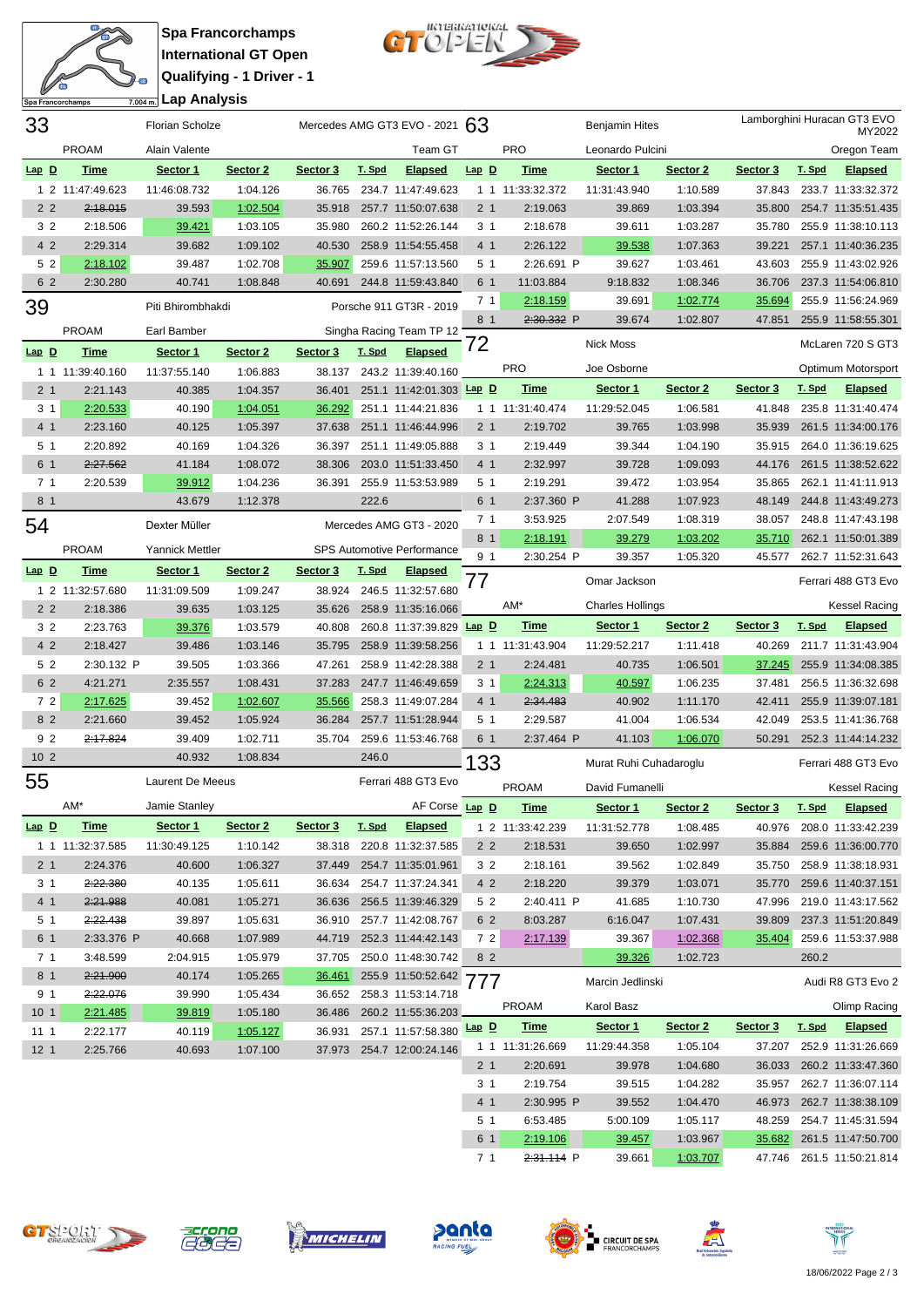

**Spa Francorchamps International GT Open Qualifying - 1 Driver - 1 Lap Analysis**



| 786             |                |                     | Kiki Sak Nana  |          |          |        | Mercedes AMG GT3 - 2022 |
|-----------------|----------------|---------------------|----------------|----------|----------|--------|-------------------------|
|                 |                | AM                  | Adam Osieka    |          |          |        | GetSpeed Performance    |
| $Lap$ D         |                | <b>Time</b>         | Sector 1       | Sector 2 | Sector 3 | T. Spd | <b>Elapsed</b>          |
| 1               |                | 11:31:41.563        | 11:29:50.419   | 1:12.469 | 38.675   | 231.7  | 11:31:41.563            |
| 2 <sub>1</sub>  |                | 2:24.838            | 41.175         | 1:06.561 | 37.102   | 252.9  | 11:34:06.401            |
| 3 <sub>1</sub>  |                | 2:24.908            | 41.056         | 1:06.578 | 37.274   | 254.1  | 11:36:31.309            |
| 4 <sub>1</sub>  |                | 2:23.798            | 40.499         | 1:05.905 | 37.394   |        | 254.7 11:38:55.107      |
| 5 <sub>1</sub>  |                | 2:23.809            | 40.317         | 1:06.265 | 37.227   | 256.5  | 11:41:18.916            |
| 6 1             |                | 2:33.106 P          | 41.032         | 1:06.173 | 45.901   | 253.5  | 11:43:52.022            |
| 7 <sub>1</sub>  |                | 4:40.445            | 2:55.794       | 1:06.910 | 37.741   | 250.5  | 11:48:32.467            |
| 8 <sub>1</sub>  |                | 2:23.558            | 40.608         | 1:06.138 | 36.812   |        | 254.7 11:50:56.025      |
| 9               | $\mathbf 1$    | 2:22.351            | 40.397         | 1:05.191 | 36.763   | 255.9  | 11:53:18.376            |
| 10 <sub>1</sub> |                | 2:22.866            | 40.490         | 1:05.744 | 36.632   |        | 255.3 11:55:41.242      |
| 11              | $\overline{1}$ | 2:22.765            | 40.608         | 1:05.431 | 36.726   | 257.1  | 11:58:04.007            |
| 12 <sub>1</sub> |                | <del>2:23.335</del> | 40.287         | 1:05.829 | 37.219   | 255.9  | 12:00:27.342            |
|                 |                |                     | Sébastien Baud |          |          |        | Mercedes AMG GT3 - 2022 |

|                 |                | PROAM*       | Steve Jans   |          |          |        | GetSpeed Performance |
|-----------------|----------------|--------------|--------------|----------|----------|--------|----------------------|
| $Lap$ D         |                | Time         | Sector 1     | Sector 2 | Sector 3 | T. Spd | <b>Elapsed</b>       |
|                 | 2              | 11:33:16.064 | 11:31:32.626 | 1:06.788 | 36.650   | 250.5  | 11:33:16.064         |
|                 | 2 <sub>2</sub> | 2:20.557     | 40.023       | 1:04.160 | 36.374   | 256.5  | 11:35:36.621         |
| 3               | $\overline{2}$ | 2:21.029     | 39.925       | 1:04.564 | 36.540   | 2571   | 11:37:57.650         |
| $\overline{4}$  | $\overline{2}$ | 2:20.429     | 39.879       | 1:04.278 | 36.272   |        | 257.7 11:40:18.079   |
|                 | 5 2            | 2:21.164     | 39.819       | 1:04.593 | 36.752   | 2571   | 11:42:39.243         |
|                 | 6 2            | 2:32.082 P   | 40.258       | 1:06.985 | 44.839   | 257.1  | 11:45:11.325         |
|                 | 72             | 4:53.368     | 3:12.223     | 1:04.458 | 36.687   |        | 254.7 11:50:04.693   |
| 8               | 2              | 2:19.760     | 39.746       | 1:03.706 | 36,308   |        | 257.7 11:52:24.453   |
| 9               | $\overline{2}$ | 2:19.770     | 39.882       | 1:03.555 | 36.333   | 256.5  | 11:54:44.223         |
| 10 <sub>2</sub> |                | 2:20.188     | 39.697       | 1:03.870 | 36.621   | 257.7  | 11:57:04.411         |
| 11              | $\overline{2}$ | 2:20.084     | 39.857       | 1:03.874 | 36.353   |        | 256.5 11:59:24.495   |













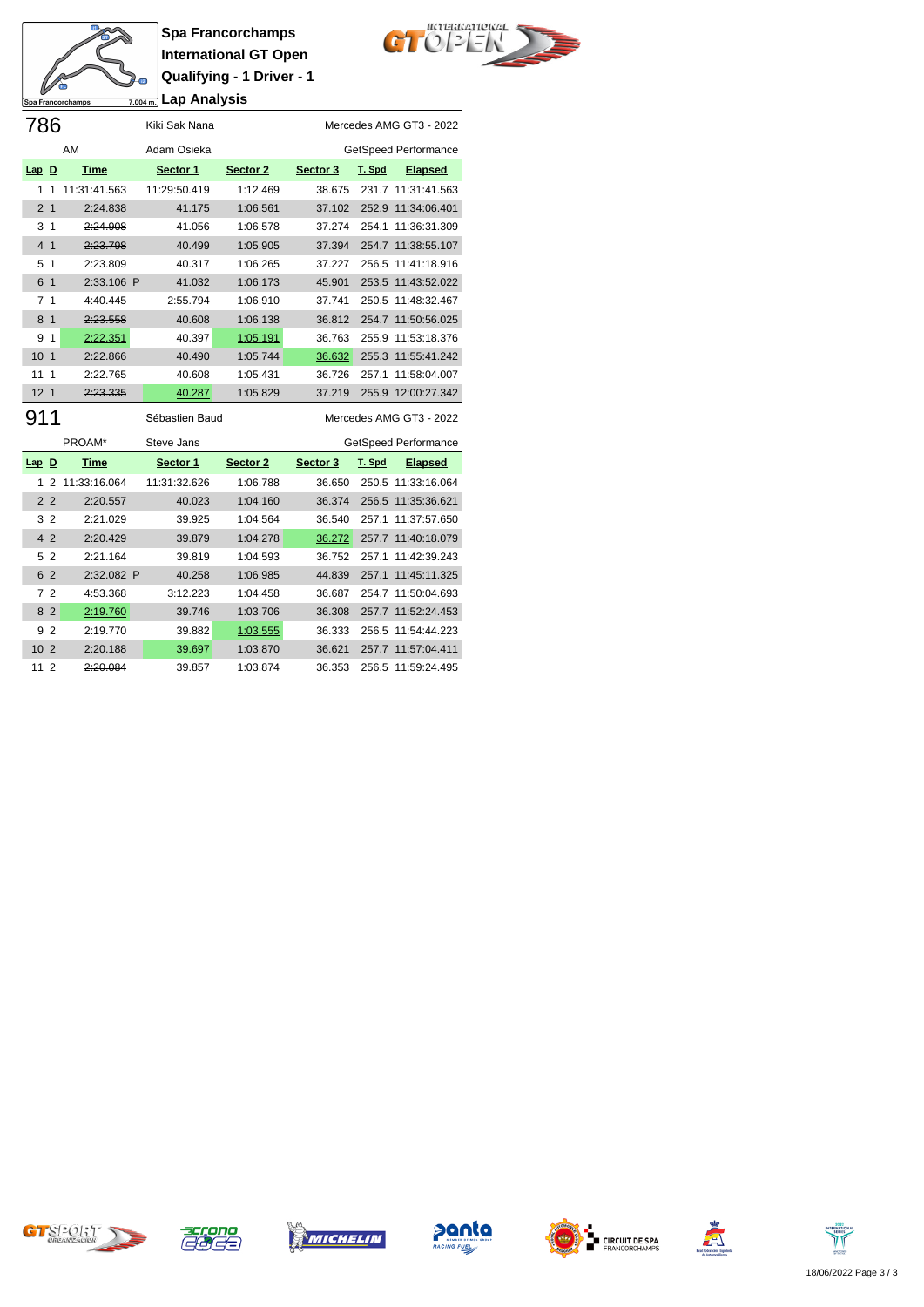



|                   |             | Sector - 1              |        |             | Sector - 2             |          |           | Sector - 3              |        |              |                         | <b>Ideal Lap vs Best Lap</b> |          |                         |       |
|-------------------|-------------|-------------------------|--------|-------------|------------------------|----------|-----------|-------------------------|--------|--------------|-------------------------|------------------------------|----------|-------------------------|-------|
| <u>Clas</u>       | $N^{\circ}$ | <b>Driver</b>           | Time   | $N^{\circ}$ | <b>Driver</b>          | Time     | <u>Nº</u> | <u>Driver</u>           | Time   | <u>Clas</u>  | $\underline{N}^{\circ}$ | <b>Driver</b>                |          | Ideal Lap Best Lap Clas |       |
|                   |             | Max Hofer               | 39.244 | 133         | David Fumanelli        | 1:02.368 | 3         | Max Hofer               | 35.388 |              | 133                     | David Fumanelli              | 2:17.098 | 2:17.139                |       |
| 2                 | 72          | <b>Nick Moss</b>        | 39.279 | 33          | Alain Valente          | 1:02.504 | 133       | David Fumanelli         | 35.404 | $\mathbf{2}$ | 3                       | Max Hofer                    | 2:17.318 | 2:17.576                |       |
| 3                 | 133         | David Fumanelli         | 39.326 | 54          | <b>Yannick Mettler</b> | 1:02.607 | 54        | <b>Yannick Mettler</b>  | 35.566 | 3            | 54                      | <b>Yannick Mettler</b>       | 2:17.549 | 2:17.625                | -3    |
| 4                 |             | Krystian Korzeniowski   | 39.354 |             | Max Hofer              | 1:02.686 | 18        | Adam Christodoulou      | 35.574 | 4            | 33                      | Alain Valente                | 2:17.832 | 2:18.102                | -4    |
| 5.                | 54          | Yannick Mettler         | 39.376 | 63          | <b>Beniamin Hites</b>  | 1:02.774 | 4         | Jordan Love             | 35.611 | 5.           | 18                      | Adam Christodoulou           | 2:17.942 | 2:18.358                |       |
| 6                 | 33          | Alain Valente           | 39.421 | 5           | Krystian Korzeniowski  | 1:02.838 | 777       | Marcin Jedlinski        | 35.682 | 6            | 63                      | <b>Benjamin Hites</b>        | 2:18.006 | 2:18.159                | -5    |
|                   | 18          | Adam Christodoulou      | 39.457 | 18          | Adam Christodoulou     | 1:02.911 | 63        | <b>Benjamin Hites</b>   | 35.694 |              |                         | Krystian Korzeniowski        | 2:18.045 | 2:18.511                | -8    |
| 8                 | 777         | Marcin Jedlinski        | 39.457 | 19          | Kevin Gilardoni        | 1:03.110 | 72        | <b>Nick Moss</b>        | 35.710 | 8            | 72                      | <b>Nick Moss</b>             | 2:18.191 | 2:18.191                | 6     |
| 9                 |             | Jordan Love             | 39.493 | 72          | <b>Nick Moss</b>       | 1:03.202 | 19        | Kevin Gilardoni         | 35.781 | 9            |                         | Jordan Love                  | 2:18.400 | 2:18.992                | 10    |
| 10 <sup>°</sup>   | 63          | <b>Benjamin Hites</b>   | 39.538 |             | Jordan Love            | 1:03.296 | 5         | Krystian Korzeniowski   | 35.853 | 10           | 19                      | Kevin Gilardoni              | 2:18.476 | 2:18.569                | -9    |
| 11                | 19          | Kevin Gilardoni         | 39.585 | 911         | Steve Jans             | 1:03.555 | 33        | Alain Valente           | 35.907 | 11           | 777                     | Marcin Jedlinski             | 2:18.846 | 2:19.106                | -11   |
| $12 \overline{ }$ | 11          | Erwin Zanotti           | 39.639 | 777         | Marcin Jedlinski       | 1:03.707 | 9         | Janine Shoffner         | 36.253 | 12           | 911                     | Steve Jans                   | 2:19.524 | 2:19.760                | 12    |
| 13                | 911         | Steve Jans              | 39.697 | 39          | Piti Bhirombhakdi      | 1:04.051 | 911       | Steve Jans              | 36.272 | 13           | 39                      | Piti Bhirombhakdi            | 2:20.255 | 2:20.533                | -14   |
| 14                | 55          | <b>Laurent De Meeus</b> | 39.819 | 11          | Erwin Zanotti          | 1:04.301 | 39        | Piti Bhirombhakdi       | 36.292 | 14           | 11                      | Erwin Zanotti                | 2:20.281 | 2:20.324                | $-13$ |
| 15                | 39          | Piti Bhirombhakdi       | 39.912 | 9           | Janine Shoffner        | 1:04.649 | 11        | Erwin Zanotti           | 36.341 | 15           |                         | Janine Shoffner              | 2:20.932 | 2:21.172                | - 15  |
| 16                |             | Janine Shoffner         | 40.030 | 25          | Alexander Hrachowina   | 1:04.948 | 25        | Alexander Hrachowina    | 36.433 | 16           | 55                      | <b>Laurent De Meeus</b>      | 2:21.407 | 2:21.485                | - 16  |
| 17                | 786         | Kiki Sak Nana           | 40.287 | 55          | Laurent De Meeus       | 1:05.127 | 55        | <b>Laurent De Meeus</b> | 36.461 | 17           | 25                      | Alexander Hrachowina         | 2:21.718 | 2:21.737                | -17   |
| 18                | 25          | Alexander Hrachowina    | 40.337 | 786         | Kiki Sak Nana          | 1:05.191 | 786       | Kiki Sak Nana           | 36.632 | 18           | 786                     | Kiki Sak Nana                | 2:22.110 | 2:22.351                | 18    |
| 19                | 77          | Omar Jackson            | 40.597 | 77          | Omar Jackson           | 1:06.070 | 77        | Omar Jackson            | 37.245 | 19           | 77                      | Omar Jackson                 | 2:23.912 | 2:24.313                | - 19  |













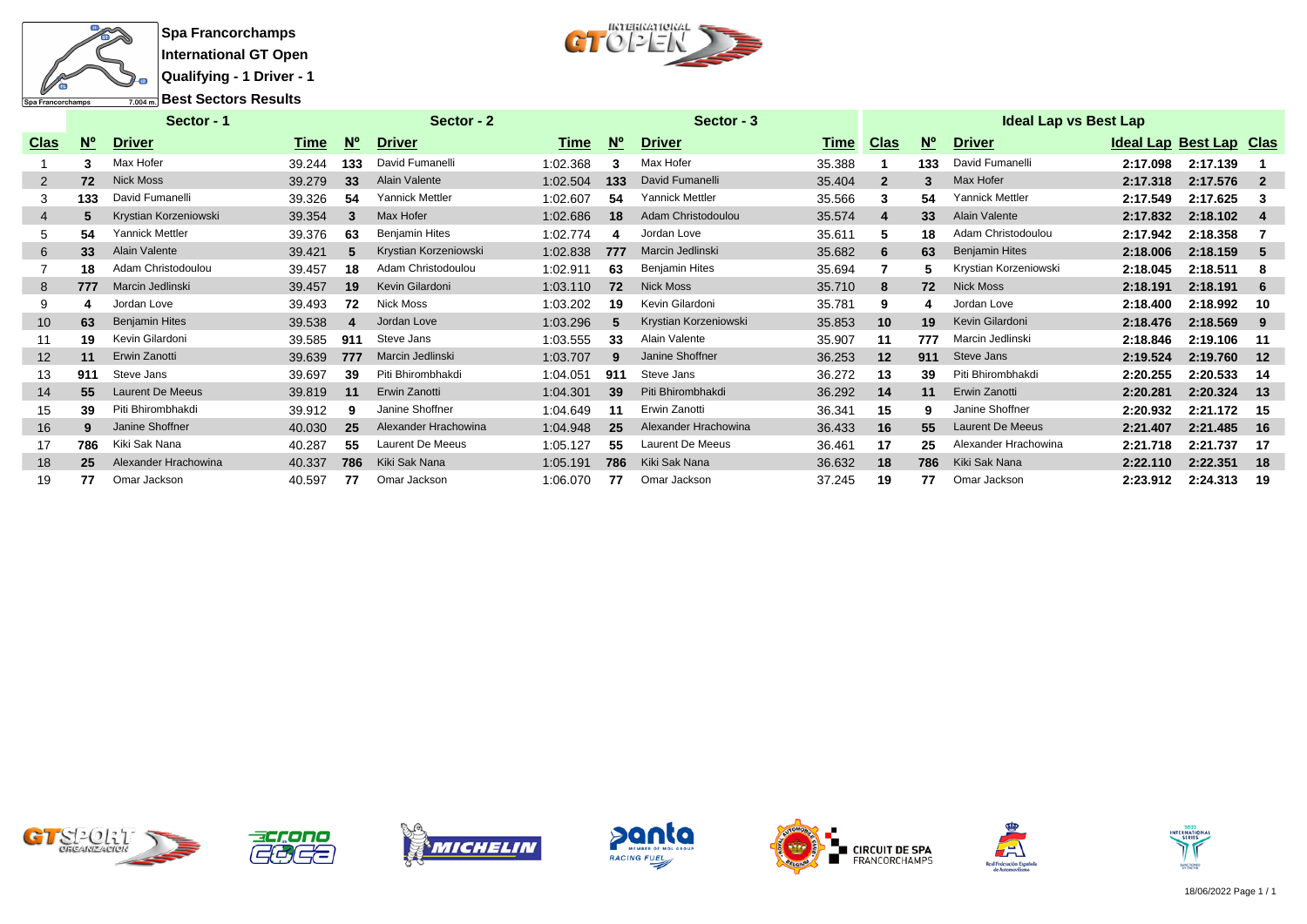



|             |                             |            |                         |                     |                           |                  |                                    |              |               | <b>Best 1</b> |              | <b>Best 2</b> |               | <b>Best 3</b> |               | Best 4      |                | <b>Best 5</b>      |  |
|-------------|-----------------------------|------------|-------------------------|---------------------|---------------------------|------------------|------------------------------------|--------------|---------------|---------------|--------------|---------------|---------------|---------------|---------------|-------------|----------------|--------------------|--|
| N°          | <b>Entrant/Team</b>         | <b>Nat</b> | <b>Driver 1</b>         | <b>Nat</b>          | <b>Driver 2</b>           | <b>Nat</b>       | <b>Vehicle</b>                     | Cat          | <b>CI</b>     | Time          | Lap          | Time          | Lap           | Time          | Lap           | Time        | Lap            | Time Lap           |  |
|             | 133 Kessel Racing           |            | Murat Ruhi Cuhadaroglu  | $C^*$ $\frac{8}{2}$ | <b>David Fumanelli</b>    |                  | Ferrari 488 GT3 Evo                | <b>PROAM</b> |               | 2:17.139      |              | 2:18.161      |               | 2:18.220      |               | 2:18.531    |                | $2.40411$ 5        |  |
|             | <b>Aust Motorsport</b>      |            | Dino Steiner            |                     | <b>Max Hofer</b>          |                  | Audi R8 LMS GT3 evo II             | <b>PROAM</b> | 2             | $2:17.576$ 6  |              | 2:17.660      |               | 2:17.707      | $\mathcal{A}$ | 2:18.028    | 2              | 2:38.741 7         |  |
| 54          | SPS Automotive Performance  |            | Dexter Müller           |                     | <b>Yannick Mettler</b>    |                  | Mercedes AMG GT3 - 2020            | <b>PROAM</b> | $\mathcal{B}$ | 2:17.625      |              | 2:18.386      | $\mathcal{P}$ | 2:18.427      | 4             | 2:21.660    | 8              | 2:23.763 3         |  |
| $4\quad 33$ | Team GT                     |            | <b>Florian Scholze</b>  |                     | <b>Alain Valente</b>      |                  | Mercedes AMG GT3 EVO - 2021        | <b>PROAM</b> | $\mathbf{A}$  | $2:18.102$ 5  |              | 2:18.506      | $\mathbf{3}$  | 2:29.314      | $-4$          | 2:30.280 6  |                |                    |  |
| 63          | Oregon Team                 |            | <b>Benjamin Hites</b>   |                     | Leonardo Pulcini          |                  | Lamborghini Huracan GT3 EVO MY2022 | <b>PRO</b>   |               | 2:18.159      |              | 2:18.678      | $\mathbf{3}$  | 2:19.063      | 2             | 2:26.122    | 4              | 2:26.691 5         |  |
|             | Optimum Motorsport          | XR         | <b>Nick Moss</b>        | ZK                  | Joe Osborne               | ڀ⊠               | McLaren 720 S GT3                  | <b>PRO</b>   |               | 2:18.191      | 8            | 2:19.291      | 5             | 2:19.449      | $\mathbf{B}$  | 2:19.702    | 2              | $2:30.254$ 9       |  |
|             | <b>18</b> Theeba Motorsport |            | Reema Juffali           |                     | <b>Adam Christodoulou</b> | <b>KIR</b>       | Mercedes AMG GT3 - 2022            | PROAM*       | -5            | 2:18.358      | - 6          | 2:18.391      |               | 2:18.518      | -2            | 2:18.575    | -8             | 2:18.748 3         |  |
| - 5         | Olimp Racing                |            | Stanislaw Jedlinski     |                     | Krystian Korzeniowski     |                  | Ferrari 488 GT3 MY 2021            | AM           |               | 2:18.511      | -9           | 2:19.468      | $\mathbf{A}$  | 2:19.586      | $-5$          | 2:19.823    | 2              | $2:20.644$ 3       |  |
|             | 19 Oregon Team              |            | Kevin Gilardoni         |                     | Glenn Van Berlo           |                  | Lamborghini Huracan GT3 EVO MY2022 | <b>PRO</b>   | 3             | 2:18.569      | -8           | 2:18.811      |               | 2:18.895      | -3            | 2:19.925    | $\overline{2}$ | $2:24.340 \quad 4$ |  |
|             | <b>Haupt Racing Team</b>    |            | Jordan Love             | 米                   | <b>Frank Bird</b>         | ≌ছ               | Mercedes AMG GT3 Evo               | <b>PRO</b>   | 4             | 2:18.992      | $\mathbf{3}$ | $2:19.082$ 6  |               |               |               |             |                |                    |  |
|             | 11 777 Olimp Racing         |            | <b>Marcin Jedlinski</b> |                     | Karol Basz                |                  | Audi R8 GT3 Evo 2                  | <b>PROAM</b> | 6             | $2:19.106$ 6  |              | 2:19.754      |               | 2:20.691      |               | 2:30.995    | $\mathbf{A}$   | 6:53.485 5         |  |
| 12 911      | <b>GetSpeed Performance</b> |            | Sébastien Baud          |                     | <b>Steve Jans</b>         |                  | Mercedes AMG GT3 - 2022            | PROAM*       |               | 2:19.760      | -8           | 2:19.770      | 9             | 2:20.188      |               | 10 2:20.429 | $\overline{4}$ | $2:20.557$ 2       |  |
| 13 11       | Kessel Racing               |            | Stephen Earle           |                     | <b>Erwin Zanotti</b>      |                  | Ferrari 488 GT3 Evo                | AM           |               | 2:20.324      |              | 2:20.953      | 12            | 2:21.115      | - 5           | 2:21.228    | 8              | $2:22.222 \quad 3$ |  |
| 39          | Singha Racing Team TP 12    |            | Piti Bhirombhakdi       |                     | <b>Earl Bamber</b>        |                  | Porsche 911 GT3R - 2019            | <b>PROAM</b> | 8             | 2:20.533      |              | 2:20.539      |               | 2:20.892      | .5            | 2:21.143    | -2             | $2:23.160$ 4       |  |
| -9          | GetSpeed Performance        |            | Janine Shoffner         |                     | <b>Moritz Kranz</b>       |                  | Mercedes AMG GT3 - 2022            | <b>PROAM</b> | 9             | 2:21.172      | 12           | $2.21$ 177    |               | 2:21.468      | -8            | 2:22.209    | 2              | 2:22.393 11        |  |
|             | 16 55 AF Corse              |            | <b>Laurent De Meeus</b> |                     | Jamie Stanley             | <u>স</u> ≼       | Ferrari 488 GT3 Evo                | $AM^*$       | $\mathcal{R}$ | 2:21.485      | $10^{-}$     | 2:22.177      | 11            | 2:24.376      | 2             | 2:25.766    | 12             | 2:33.376 6         |  |
| 25          | Mann Filter Team Landgraf   |            | Alexander Hrachowina    |                     | <b>Martin Konrad</b>      |                  | Mercedes AMG GT3 EVO - 2021        | AM           |               | 2:21.737      | -9           | 2:22.093      |               | 2:22.826      | $\mathbf 4$   | 2:23.133    | 2              | 2:23.278 3         |  |
|             | 18 786 GetSpeed Performance |            | Kiki Sak Nana           |                     | Adam Osieka               |                  | Mercedes AMG GT3 - 2022            | <b>AM</b>    | $5 -$         | 2:22.351      | $\mathbf{q}$ | 2:22.866      | $10^{-}$      | 2:23.809      | .5            | 2:24.838    |                | 2 2:33.106 6       |  |
| 19 77       | Kessel Racing               |            | <b>Omar Jackson</b>     | <b>ZIN</b>          | <b>Charles Hollings</b>   | VZ<br><b>ZIN</b> | Ferrari 488 GT3 Evo                | AM*          | 6             | 2:24.313      | -3           | 2:24.481      |               | 2:29.587      | $\mathbf b$   | 2:37.464    | - 6            |                    |  |















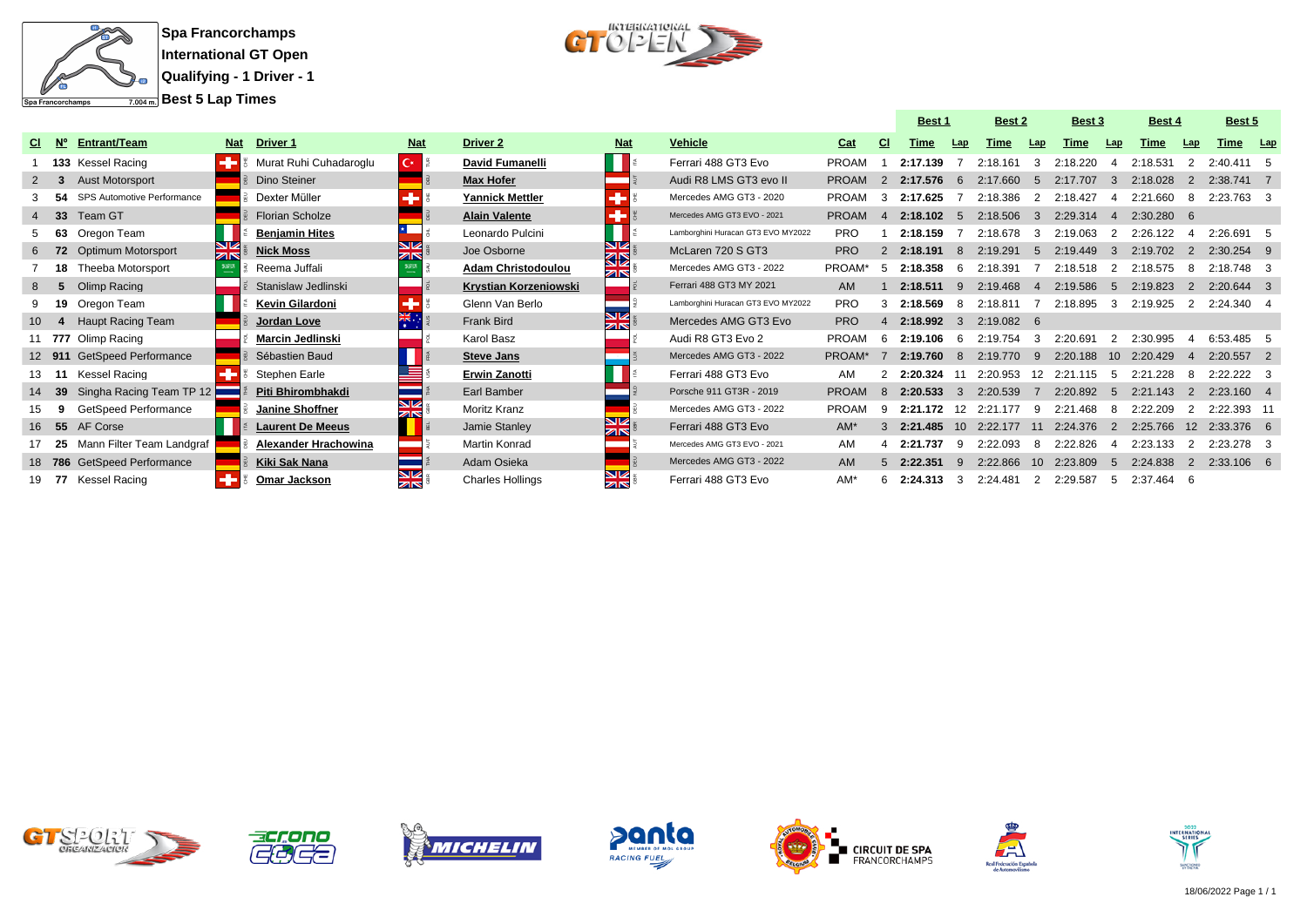



|                 |                             |            |                         |            |                           |                  |                                    |              |    | Top 1    |    | Top 2 |             | Top 3 |                 | Top 4 |                   | Top 5 |     |            |
|-----------------|-----------------------------|------------|-------------------------|------------|---------------------------|------------------|------------------------------------|--------------|----|----------|----|-------|-------------|-------|-----------------|-------|-------------------|-------|-----|------------|
| $N^{\circ}$     | <b>Entrant/Team</b>         | <b>Nat</b> | <b>Driver 1</b>         | <b>Nat</b> | <b>Driver 2</b>           | <b>Nat</b>       | Vehicle                            | Cat          | СI | Km/h Lap |    | Km/h  | Lap         | Km/h  | Lap             | Km/h  | Lap               | Km/h  | Lap | <b>Avg</b> |
|                 | 72 Optimum Motorsport       | <b>NK</b>  | <b>Nick Moss</b>        | NK<br>AR   | Joe Osborne               | ম<br>সাহ         | McLaren 720 S GT3                  | <b>PRO</b>   |    | 264.0    |    | 262.7 | q           | 262.1 |                 | 262.1 |                   | 261.5 |     | 262.5      |
|                 | Olimp Racing                |            | Stanislaw Jedlinski     |            | Krystian Korzeniowski     |                  | Ferrari 488 GT3 MY 2021            | <b>AM</b>    |    | 262.7    |    | 262.1 | 5           | 261.5 | 10              | 260.2 |                   | 259.6 |     | 261.2      |
|                 | 3 777 Olimp Racing          |            | <b>Marcin Jedlinski</b> |            | Karol Basz                |                  | Audi R8 GT3 Evo 2                  | <b>PROAM</b> |    | 262.7    |    | 262.7 |             | 261.5 |                 | 261.5 |                   | 260.2 |     | 261.7      |
|                 | <b>Aust Motorsport</b>      |            | Dino Steiner            |            | <b>Max Hofer</b>          |                  | Audi R8 LMS GT3 evo II             | <b>PROAM</b> | 2  | 261.5    |    | 260.8 |             | 260.8 |                 | 260.2 |                   | 244.3 |     | 257.5      |
|                 | SPS Automotive Performance  |            | Dexter Müller           |            | <b>Yannick Mettler</b>    |                  | Mercedes AMG GT3 - 2020            | <b>PROAM</b> |    | 260.8    |    | 259.6 | q           | 258.9 |                 | 258.9 |                   | 258.9 |     | 259.4      |
|                 | <b>Kessel Racing</b>        |            | Stephen Earle           |            | <b>Erwin Zanotti</b>      |                  | Ferrari 488 GT3 Evo                | <b>AM</b>    |    | 260.2    |    | 259.6 | 5           | 258.9 |                 | 258.9 |                   | 258.9 |     | 259.3      |
| 33              | Team GT                     |            | Florian Scholze         |            | <b>Alain Valente</b>      | ٠                | Mercedes AMG GT3 EVO - 2021        | <b>PROAM</b> |    | 260.2    |    | 259.6 |             | 258.9 |                 | 257.7 |                   | 244.8 |     | 256.3      |
| 8 <sub>55</sub> | AF Corse                    |            | <b>Laurent De Meeus</b> |            | Jamie Stanley             | N<br>ZIN         | Ferrari 488 GT3 Evo                | $AM^*$       | 3  | 260.2    | 10 | 258.3 | 9           | 257.7 | .5              | 257.1 |                   | 256.5 |     | 258.0      |
|                 | 9 133 Kessel Racing         |            | Murat Ruhi Cuhadaroqlu  | C*.        | David Fumanelli           |                  | Ferrari 488 GT3 Evo                | <b>PROAM</b> | 5  | 260.2    |    | 259.6 |             | 259.6 |                 | 259.6 |                   | 258.9 |     | 259.6      |
|                 | <b>Haupt Racing Team</b>    |            | Jordan Love             | 米.         | <b>Frank Bird</b>         | NZ<br>ৱচ         | Mercedes AMG GT3 Evo               | <b>PRO</b>   |    | 258.9    |    | 257.7 |             | 257.7 |                 | 257.7 |                   | 256.5 |     | 257.7      |
| 18              | Theeba Motorsport           |            | Reema Juffali           |            | <b>Adam Christodoulou</b> | <b>ZIN</b>       | Mercedes AMG GT3 - 2022            | PROAM*       | 6  | 258.9    |    | 258.9 | 9           | 258.3 |                 | 257.7 |                   | 257.7 |     | 258.       |
| -9              | <b>GetSpeed Performance</b> |            | Janine Shoffner         | ZK         | <b>Moritz Kranz</b>       |                  | Mercedes AMG GT3 - 2022            | <b>PROAM</b> | -7 | 257.7    | 11 | 257.1 | 12          | 256.5 | 10 <sup>1</sup> | 255.9 |                   | 255.9 |     | 256.6      |
| 13 911          | GetSpeed Performance        |            | Sébastien Baud          |            | <b>Steve Jans</b>         |                  | Mercedes AMG GT3 - 2022            | PROAM*       | 8  | 257.7    |    | 257.7 | 8           | 257.7 | 10              | 257.1 |                   | 257.7 |     | 257.5      |
|                 | 14 19 Oregon Team           |            | Kevin Gilardoni         |            | Glenn Van Berlo           |                  | Lamborghini Huracan GT3 EVO MY2022 | <b>PRO</b>   |    | 257.1    |    | 257.1 |             | 256.5 |                 | 256.5 |                   | 256.5 |     | 256.7      |
| 63              | Oregon Team                 |            | <b>Benjamin Hites</b>   |            | Leonardo Pulcini          |                  | Lamborghini Huracan GT3 EVO MY2022 | <b>PRO</b>   |    | 257.1    |    | 255.9 |             | 255.9 |                 | 255.9 |                   | 255.9 |     | 256.       |
|                 | 16 786 GetSpeed Performance |            | Kiki Sak Nana           |            | Adam Osieka               |                  | Mercedes AMG GT3 - 2022            | <b>AM</b>    |    | 257.1    | 11 | 256.5 | $5^{\circ}$ | 255.9 | <b>q</b>        | 255.9 | $12 \overline{ }$ | 255.3 | 10  | 256.1      |
| 17 77           | Kessel Racing               |            | Omar Jackson            | ZK         | <b>Charles Hollings</b>   | VK<br><b>ZIN</b> | Ferrari 488 GT3 Evo                | $AM^*$       |    | 256.5    |    | 255.9 |             | 255.9 |                 | 253.5 |                   | 252.3 |     | 254.8      |
| 39              | Singha Racing Team TP 12    |            | Piti Bhirombhakdi       |            | Earl Bamber               |                  | Porsche 911 GT3R - 2019            | <b>PROAM</b> | q  | 255.9    |    | 251.1 |             | 251.1 |                 | 251.1 |                   | 251.1 |     | 252.7      |
| - 25            | Mann Filter Team Landgraf   |            | Alexander Hrachowina    |            | <b>Martin Konrad</b>      |                  | Mercedes AMG GT3 EVO - 2021        | AM           | ĥ  | 254.1    |    | 254.  |             | 253.5 |                 | 252.9 | 3                 | 252.9 |     | 253.5      |













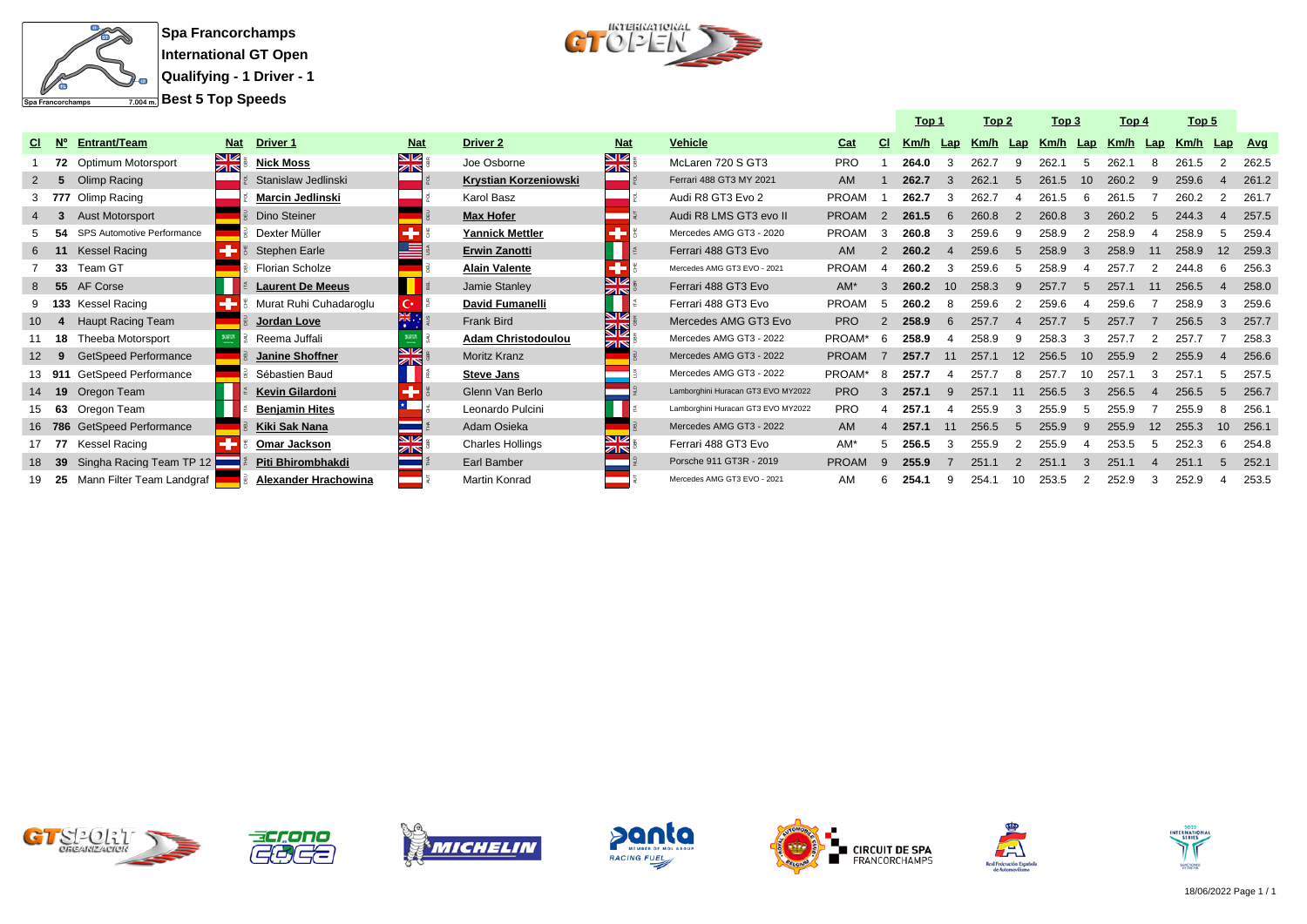

 $CT$ <sup>*ucreakariokal*</sup>

| Lap | Time of Day  | <b>Session Time</b> | N° | <b>Entrant/Team</b>           | <b>Nat</b> | <b>Driver 1</b>        | <b>Nat</b> | Driver <sub>2</sub>       | <b>Nat</b> | <b>Vehicle</b>          | Cat          | Time     | Km/h  |
|-----|--------------|---------------------|----|-------------------------------|------------|------------------------|------------|---------------------------|------------|-------------------------|--------------|----------|-------|
|     | 11:33:43.485 | 8:43.485            | 5. | Olimp Racing                  |            | Stanislaw Jedlinski    |            | Krystian Korzeniowski     |            | Ferrari 488 GT3 MY 2021 | <b>AM</b>    | 2:19.823 | 180.3 |
|     | 11:33:52.082 | 8:52.082            | 18 | Theeba Motorsport             |            | Reema Juffali          |            | <b>Adam Christodoulou</b> | VZ<br>ZK   | Mercedes AMG GT3 - 2022 | <b>PROAM</b> | 2:18.518 | 182.0 |
|     | 11:35:16.066 | 10:16.066           |    | 54 SPS Automotive Performance |            | Dexter Müller          |            | <b>Yannick Mettler</b>    |            | Mercedes AMG GT3 - 2020 | <b>PROAM</b> | 2:18.386 | 182.2 |
|     | 11:38:18.931 | 13:18.931           |    | <b>133</b> Kessel Racing      |            | Murat Ruhi Cuhadaroglu | Cx.        | David Fumanelli           |            | Ferrari 488 GT3 Evo     | <b>PROAM</b> | 2:18.161 | 182.5 |
|     | 1:40:24.311  | 15:24.311           |    | Aust Motorsport               |            | Dino Steiner           |            | <b>Max Hofer</b>          |            | Audi R8 LMS GT3 evo II  | <b>PROAM</b> | 2:18.028 | 182.6 |
|     | 1:42:42.018  | 17:42.018           |    | Aust Motorsport               |            | Dino Steiner           |            | <b>Max Hofer</b>          |            | Audi R8 LMS GT3 evo II  | <b>PROAM</b> | 2:17.707 | 183.1 |
| 5   | 11:47:38.725 | 22:38.725           |    | <b>Aust Motorsport</b>        |            | Dino Steiner           |            | <b>Max Hofer</b>          |            | Audi R8 LMS GT3 evo II  | <b>PROAM</b> | 2:17.660 | 183.1 |
|     | 1:49:07.284  | 24:07.284           | 54 | SPS Automotive Performance    |            | Dexter Müller          |            | <b>Yannick Mettler</b>    |            | Mercedes AMG GT3 - 2020 | <b>PROAM</b> | 2:17.625 | 183.2 |
| 6.  | 1:49:56.301  | 24:56.301           |    | <b>Aust Motorsport</b>        |            | Dino Steiner           |            | <b>Max Hofer</b>          |            | Audi R8 LMS GT3 evo II  | <b>PROAM</b> | 2:17.576 | 183.2 |
|     | 11:53:37.988 | 28:37.988           |    | 133 Kessel Racing             |            | Murat Ruhi Cuhadaroglu | $\sim$     | <b>David Fumanelli</b>    |            | Ferrari 488 GT3 Evo     | <b>PROAM</b> | 2:17.139 | 183.8 |















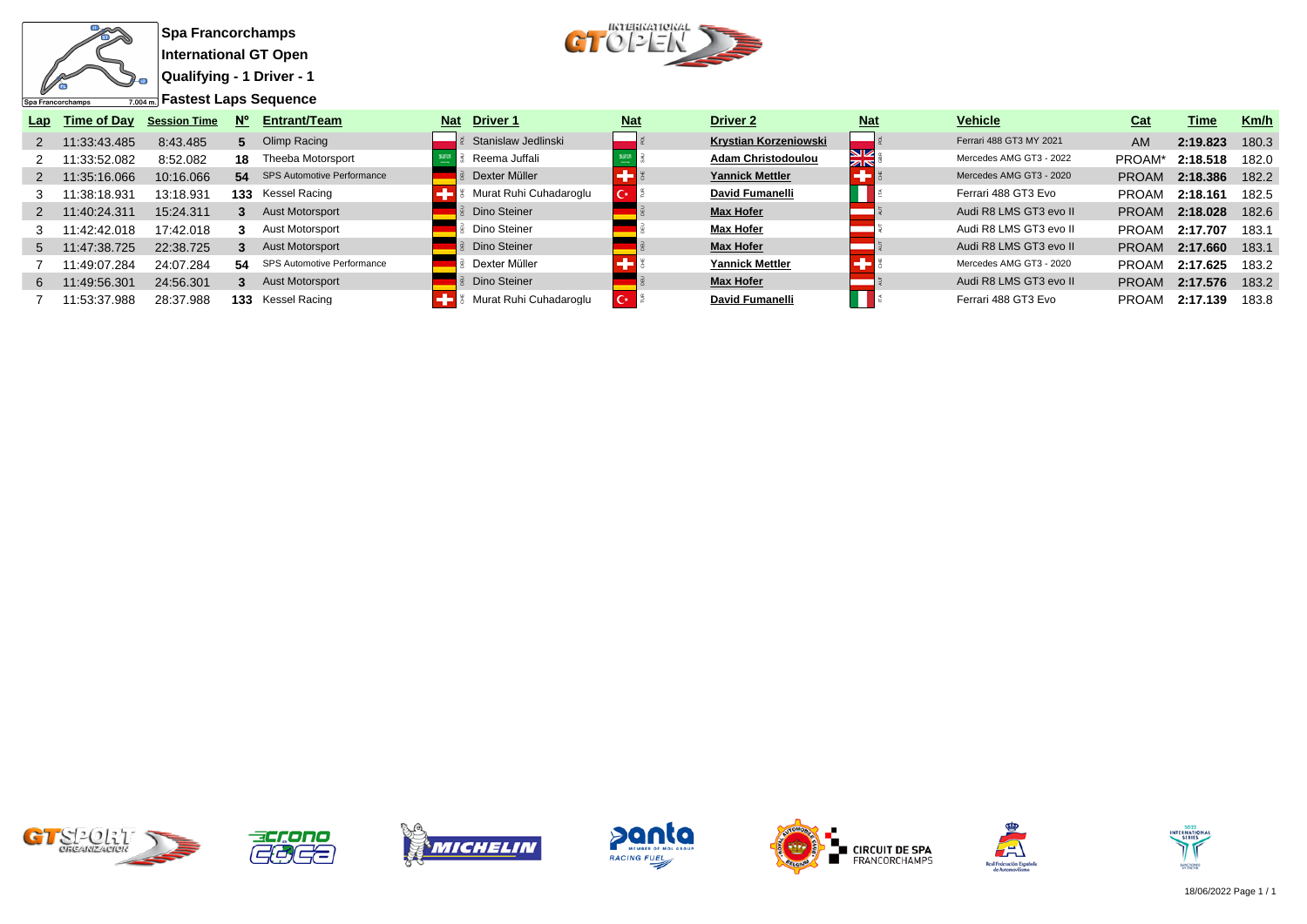

**Qualifying - 1 Driver - 1**

**Event Best Maximum Speed**



| $N^{\circ}$     | <b>Entrant/Team</b>           | <b>Nat</b>    | Driver 1                | <u>Nat</u>                              | Driver 2                | <u>Nat</u>                                    | <b>Vehicle</b>                     | Cat          | Km/h  | <b>Session</b>                                   |
|-----------------|-------------------------------|---------------|-------------------------|-----------------------------------------|-------------------------|-----------------------------------------------|------------------------------------|--------------|-------|--------------------------------------------------|
|                 | 777 Olimp Racing              |               | Marcin Jedlinski        |                                         | Karol Basz              |                                               | Audi R8 GT3 Evo 2                  | <b>PROAM</b> | 266.6 | Free Practice - 3 -bronze drivers-               |
|                 | 72 Optimum Motorsport         | $\frac{N}{Z}$ | <b>Nick Moss</b>        | NZ<br>$\overline{\mathbb{Z}}\mathbb{R}$ | Joe Osborne             | <b>N</b><br>$\overline{\mathbb{Z}}\mathbb{R}$ | McLaren 720 S GT3                  | <b>PRO</b>   |       | 264.0 Qualifying - 1 Driver - 1                  |
|                 | Olimp Racing                  |               | Stanislaw Jedlinski     |                                         | Krystian Korzeniowski   |                                               | Ferrari 488 GT3 MY 2021            | AM           | 262.7 | Qualifying - 1 Driver - 1                        |
| 33 <sup>°</sup> | Team GT                       |               | <b>Florian Scholze</b>  |                                         | Alain Valente           |                                               | Mercedes AMG GT3 EVO - 2021        | <b>PROAM</b> | 262.1 | Free Practice - 3 -bronze drivers-               |
| 63              | Oregon Team                   |               | <b>Benjamin Hites</b>   |                                         | Leonardo Pulcini        |                                               | Lamborghini Huracan GT3 EVO MY2022 | <b>PRO</b>   | 261.5 | Free Practice - 2                                |
|                 | 18 Theeba Motorsport          |               | Reema Juffali           |                                         | Adam Christodoulou      | NØ<br>ZK                                      | Mercedes AMG GT3 - 2022            | PROAM*       |       | 261.5 Free Practice - 3 -bronze drivers-         |
|                 | Aust Motorsport               |               | Dino Steiner            |                                         | Max Hofer               |                                               | Audi R8 LMS GT3 evo II             | <b>PROAM</b> |       | 261.5 Qualifying - 1 Driver - 1                  |
|                 | 55 AF Corse                   |               | <b>Laurent De Meeus</b> |                                         | Jamie Stanley           | NØ<br>ZK                                      | Ferrari 488 GT3 Evo                | $AM^*$       |       | <b>260.8</b> Free Practice - 3 - bronze drivers- |
|                 | 54 SPS Automotive Performance |               | Dexter Müller           |                                         | Yannick Mettler         |                                               | Mercedes AMG GT3 - 2020            | <b>PROAM</b> |       | 260.8 Qualifying - 1 Driver - 1                  |
|                 | 911 GetSpeed Performance      |               | Sébastien Baud          |                                         | Steve Jans              |                                               | Mercedes AMG GT3 - 2022            | PROAM*       |       | 260.2 Free Practice - 3 -bronze drivers-         |
|                 | 11 Kessel Racing              |               | Stephen Earle           |                                         | Erwin Zanotti           |                                               | Ferrari 488 GT3 Evo                | AM           |       | 260.2 Qualifying - 1 Driver - 1                  |
|                 | 133 Kessel Racing             |               | Murat Ruhi Cuhadaroglu  | <b>C</b> *                              | David Fumanelli         |                                               | Ferrari 488 GT3 Evo                | <b>PROAM</b> |       | 260.2 Qualifying - 1 Driver - 1                  |
|                 | 4 Haupt Racing Team           |               | Jordan Love             |                                         | Frank Bird              |                                               | Mercedes AMG GT3 Evo               | <b>PRO</b>   |       | 259.6 Free Practice - 2                          |
|                 | 25 Mann Filter Team Landgraf  |               | Alexander Hrachowina    |                                         | <b>Martin Konrad</b>    |                                               | Mercedes AMG GT3 EVO - 2021        | AM           |       | 259.6 Free Practice - 3 - bronze drivers-        |
|                 | GetSpeed Performance          |               | Janine Shoffner         | <b>SIZ</b>                              | Moritz Kranz            |                                               | Mercedes AMG GT3 - 2022            | <b>PROAM</b> | 258.9 | Free Practice - 3 -bronze drivers-               |
|                 | 786 GetSpeed Performance      |               | Kiki Sak Nana           |                                         | Adam Osieka             |                                               | Mercedes AMG GT3 - 2022            | <b>AM</b>    | 258.9 | Free Practice - 3 -bronze drivers-               |
|                 | Singha Racing Team TP 12      |               | Piti Bhirombhakdi       |                                         | Earl Bamber             |                                               | Porsche 911 GT3R - 2019            | <b>PROAM</b> | 258.3 | Free Practice - 2                                |
|                 | 77 Kessel Racing              |               | Omar Jackson            | $\frac{N}{2N}$                          | <b>Charles Hollings</b> | <b>SIZ</b><br>ZK                              | Ferrari 488 GT3 Evo                | AM*          | 257.1 | Free Practice - 1                                |
|                 | 19 Oregon Team                |               | Kevin Gilardoni         |                                         | Glenn Van Berlo         |                                               | Lamborghini Huracan GT3 EVO MY2022 | <b>PRO</b>   | 257.1 | Qualifying - 1 Driver - 1                        |













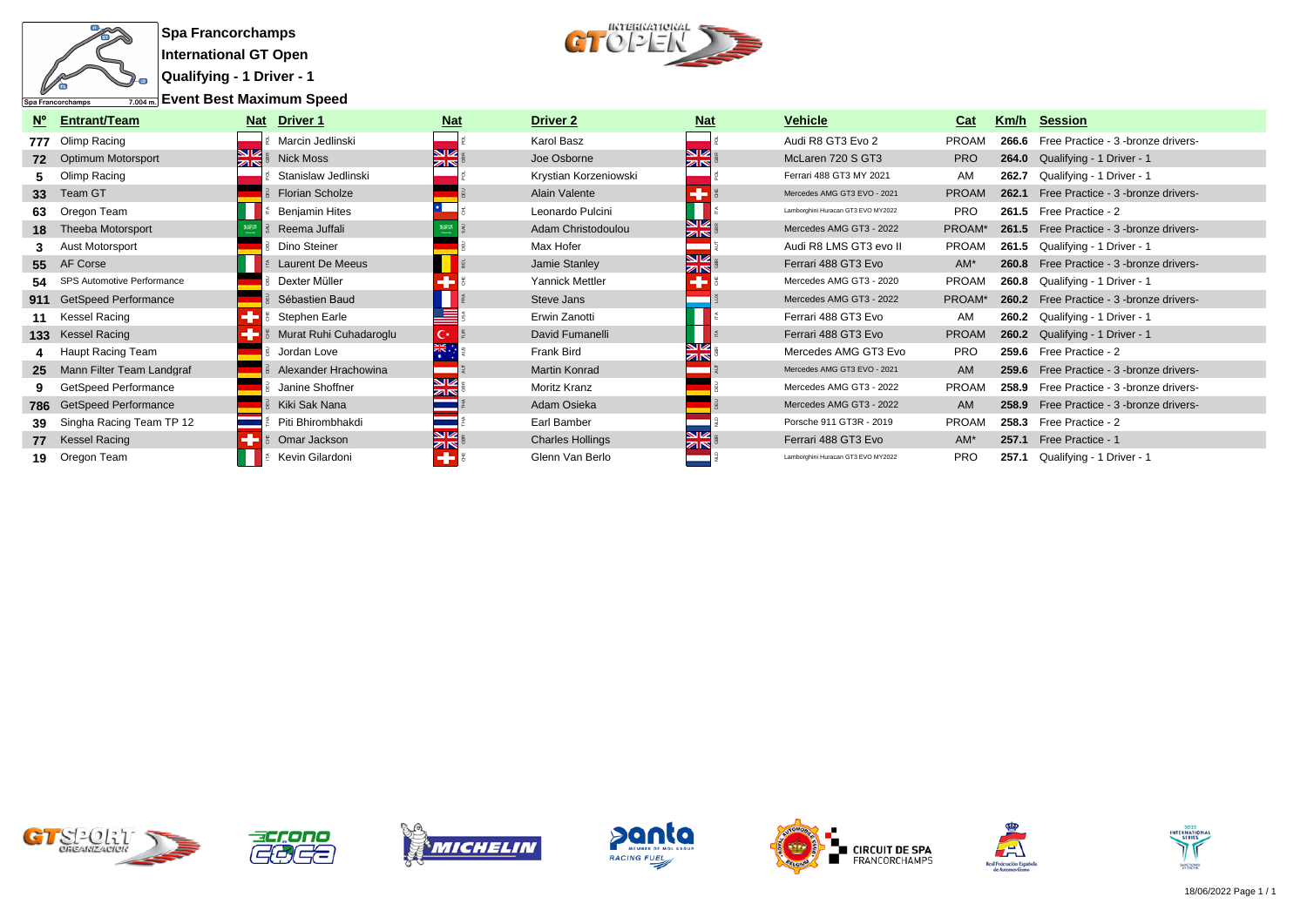

**Spa Francorchamps International GT Open Qualifying - 1 Driver - 1 Pit Stop Analysis**



|                                       | Spa Francorchamps |                                                   | $_{7.004\,\text{m.}}$ PIL SLUP Analysis |                             |                                    |                     |          |             |
|---------------------------------------|-------------------|---------------------------------------------------|-----------------------------------------|-----------------------------|------------------------------------|---------------------|----------|-------------|
| 4                                     |                   | Jordan Love                                       |                                         |                             | Mercedes AMG GT3 Evo               |                     |          | $\prime$    |
|                                       | <b>PRO</b>        | <b>Frank Bird</b>                                 |                                         |                             |                                    | Haupt Racing Team   |          |             |
| N <sup>o</sup>                        | In Day Time       | In Time                                           | <b>Out Time</b>                         | <b>Pit Time</b>             | T. Pit Time Handicap               |                     | Diff.    | <u>N°</u>   |
| 1                                     |                   | 11:31:56.627 11:31:56.627 11:32:56.197            |                                         | 59.570                      | 59.570                             |                     |          | 1           |
| 5                                     |                   | Stanislaw Jedlinski                               |                                         |                             | Ferrari 488 GT3 MY 2021            |                     |          | 78          |
|                                       | AM                | Krystian Korzeniowski                             |                                         |                             |                                    | Olimp Racing        |          |             |
| N <sup>o</sup>                        | In Day Time       | In Time                                           | <b>Out Time</b>                         | <b>Pit Time</b>             | T. Pit Time Handicap               |                     | Diff.    | $Ne$        |
| 1                                     |                   | 11:43:15.541  11:43:15.541  11:44:35.409          |                                         | 1:19.868                    | 1:19.868                           |                     |          | 1           |
| 9                                     |                   | Janine Shoffner                                   |                                         |                             | Mercedes AMG GT3 - 2022            |                     |          | 91          |
|                                       | <b>PROAM</b>      | Moritz Kranz                                      |                                         |                             | GetSpeed Performance               |                     |          |             |
| N <sup>o</sup>                        | In Day Time       | In Time                                           | <b>Out Time</b>                         | <b>Pit Time</b>             | T. Pit Time Handicap               |                     | Diff.    | $N^{\circ}$ |
| 1                                     |                   | 11:43:30.286 11:43:30.286 11:45:48.000            |                                         | 2:17.714                    | 2:17.714                           |                     |          | 1           |
| 11                                    |                   |                                                   |                                         |                             |                                    | Ferrari 488 GT3 Evo |          |             |
|                                       |                   | Stephen Earle                                     |                                         |                             |                                    |                     |          |             |
|                                       | AM                | Erwin Zanotti                                     |                                         |                             |                                    | Kessel Racing       |          |             |
| $N^{\circ}$                           | In Day Time       | In Time                                           | <b>Out Time</b>                         | <b>Pit Time</b>             | T. Pit Time Handicap               |                     | Diff.    |             |
| 1                                     |                   | 11:43:53.257 11:43:53.257 11:45:01.838            |                                         | 1:08.581                    | 1:08.581                           |                     |          |             |
| 18                                    |                   | Reema Juffali                                     |                                         |                             | Mercedes AMG GT3 - 2022            |                     |          |             |
|                                       | PROAM*            | Adam Christodoulou                                |                                         |                             |                                    | Theeba Motorsport   |          |             |
| N <sup>o</sup>                        | In Day Time       | In Time                                           | <b>Out Time</b>                         | <b>Pit Time</b>             | T. Pit Time Handicap               |                     | Diff.    |             |
| 1                                     |                   | 11:38:35.472  11:38:35.472  11:45:20.212          |                                         | 6:44.740                    | 6:44.740                           |                     |          |             |
| 19                                    |                   | Kevin Gilardoni                                   |                                         |                             | Lamborghini Huracan GT3 EVO MY2022 |                     |          |             |
|                                       | <b>PRO</b>        | Glenn Van Berlo                                   |                                         |                             |                                    | Oregon Team         |          |             |
| N°                                    | In Day Time       | In Time                                           | <b>Out Time</b>                         | <b>Pit Time</b>             | T. Pit Time Handicap               |                     | Diff.    |             |
| 1                                     |                   | 11:41:45.478 11:41:45.478 11:45:35.140            |                                         | 3:49.662                    | 3:49.662                           |                     |          |             |
| 25                                    |                   | Alexander Hrachowina                              |                                         |                             | Mercedes AMG GT3 EVO - 2021        |                     |          |             |
|                                       |                   |                                                   |                                         |                             |                                    |                     |          |             |
|                                       | AM                | Martin Konrad                                     |                                         |                             | Mann Filter Team Landgraf          |                     | Diff.    |             |
| N <sup>o</sup>                        | In Day Time       | In Time<br>11:45:11.178 11:45:11.178 11:48:23.300 | <b>Out Time</b>                         | <b>Pit Time</b><br>3:12.122 | T. Pit Time Handicap<br>3:12.122   |                     |          |             |
|                                       |                   |                                                   |                                         |                             |                                    |                     |          |             |
| 54                                    |                   | Dexter Müller                                     |                                         |                             | Mercedes AMG GT3 - 2020            |                     |          |             |
|                                       | <b>PROAM</b>      | <b>Yannick Mettler</b>                            |                                         |                             | <b>SPS Automotive Performance</b>  |                     |          |             |
| $\underline{\mathsf{N}^{\mathsf{o}}}$ | In Day Time       | In Time                                           | <b>Out Time</b>                         | <b>Pit Time</b>             | T. Pit Time Handicap               |                     | Diff.    |             |
| 1                                     |                   | 11:42:22.969 11:42:22.969 11:44:27.324            |                                         | 2:04.355                    | 2:04.355                           |                     |          |             |
| 55                                    |                   | <b>Laurent De Meeus</b>                           |                                         |                             |                                    | Ferrari 488 GT3 Evo |          |             |
|                                       | AM*               | Jamie Stanley                                     |                                         |                             |                                    |                     | AF Corse |             |
| $N^{\circ}$                           | In Day Time       | In Time                                           | <b>Out Time</b>                         | <b>Pit Time</b>             | T. Pit Time Handicap               |                     | Diff.    |             |
| 1                                     |                   | 11:44:36.939 11:44:36.939 11:46:10.870            |                                         | 1:33.931                    | 1:33.931                           |                     |          |             |
| 63                                    |                   | <b>Benjamin Hites</b>                             |                                         |                             | Lamborghini Huracan GT3 EVO MY2022 |                     |          |             |
|                                       | <b>PRO</b>        | Leonardo Pulcini                                  |                                         |                             |                                    | Oregon Team         |          |             |
| N <sup>o</sup>                        | In Day Time       | In Time                                           | <b>Out Time</b>                         | <b>Pit Time</b>             | T. Pit Time Handicap               |                     | Diff.    |             |
| 1                                     |                   | 11:42:57.760 11:42:57.760 11:51:42.649            |                                         | 8:44.889                    | 8:44.889                           |                     |          |             |
| 72                                    |                   | <b>Nick Moss</b>                                  |                                         |                             |                                    | McLaren 720 S GT3   |          |             |
|                                       | <b>PRO</b>        | Joe Osborne                                       |                                         |                             |                                    | Optimum Motorsport  |          |             |
| $N^{\circ}$                           | In Day Time       | <u>In Time</u>                                    | <b>Out Time</b>                         | <b>Pit Time</b>             | T. Pit Time Handicap               |                     | Diff.    |             |
| 1                                     |                   | 11:43:44.137 11:43:44.137 11:45:22.673            |                                         | 1:38.536                    | 1:38.536                           |                     |          |             |
|                                       | 133               | Murat Ruhi Cuhadaroglu                            |                                         |                             |                                    | Ferrari 488 GT3 Evo |          |             |
|                                       |                   |                                                   |                                         |                             |                                    |                     |          |             |
|                                       | <b>PROAM</b>      | David Fumanelli                                   |                                         |                             |                                    | Kessel Racing       |          |             |
| N <sup>o</sup>                        | In Day Time       | In Time                                           | <b>Out Time</b>                         | <b>Pit Time</b>             | T. Pit Time Handicap               |                     | Diff.    |             |
| 1                                     |                   | 11:43:12.362 11:43:12.362 11:48:56.552            |                                         | 5:44.190                    | 5:44.190                           |                     |          |             |

|           | 777          | Marcin Jedlinski                       |                 |                 |                         | Audi R8 GT3 Evo 2 |       |
|-----------|--------------|----------------------------------------|-----------------|-----------------|-------------------------|-------------------|-------|
|           | <b>PROAM</b> | Karol Basz                             |                 |                 |                         | Olimp Racing      |       |
| <b>N°</b> | In Day Time  | In Time                                | <b>Out Time</b> | <b>Pit Time</b> | T. Pit Time             | Handicap          | Diff. |
| 1.        |              | 11:38:33.009 11:38:33.009 11:43:02.197 |                 | 4:29.188        | 4:29.188                |                   |       |
|           | 786          | Kiki Sak Nana                          |                 |                 | Mercedes AMG GT3 - 2022 |                   |       |
|           | AM           | Adam Osieka                            |                 |                 | GetSpeed Performance    |                   |       |
| <b>N°</b> | In Day Time  | In Time                                | <b>Out Time</b> | <b>Pit Time</b> | T. Pit Time             | Handicap          | Diff. |
| 1.        |              | 11:43:46.696 11:43:46.696 11:46:12.284 |                 | 2:25.588        | 2:25.588                |                   |       |
|           | 911          | Sébastien Baud                         |                 |                 | Mercedes AMG GT3 - 2022 |                   |       |
|           | PROAM*       | Steve Jans                             |                 |                 | GetSpeed Performance    |                   |       |
| <b>N°</b> | In Day Time  | In Time                                | <b>Out Time</b> | <b>Pit Time</b> | T. Pit Time             | Handicap          | Diff. |
| 1         |              |                                        |                 |                 |                         |                   |       |

 $G$ <sup>T</sup> $\frac{S}{\omega}$ <sup>2</sup> $Q$ <sub> $\frac{S}{\omega}$ </sub>